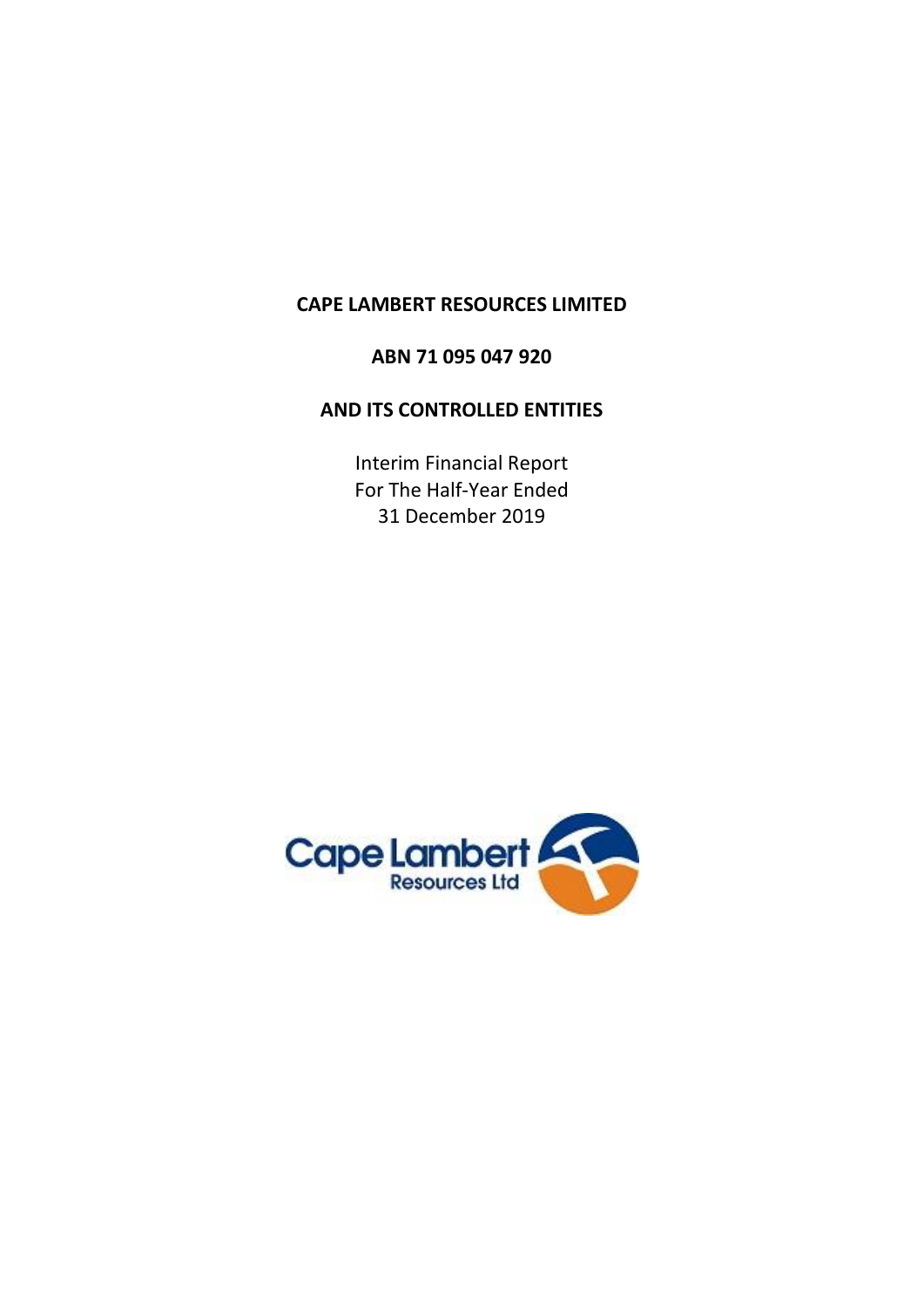

# **CONTENTS**

| Corporate Directory                                                     | 1  |
|-------------------------------------------------------------------------|----|
| Directors' Report                                                       | 2  |
| Auditor's Independence Declaration                                      | 6  |
| Consolidated Statement of Profit or Loss and Other Comprehensive Income | 7  |
| <b>Consolidated Statement of Financial Position</b>                     | 8  |
| Consolidated Statement of Changes in Equity                             | 9  |
| <b>Consolidated Statement of Cash Flows</b>                             | 10 |
| Notes to the Consolidated Financial Statements                          | 11 |
| Directors' Declaration                                                  | 23 |
| Independent Auditor's Review Report                                     | 24 |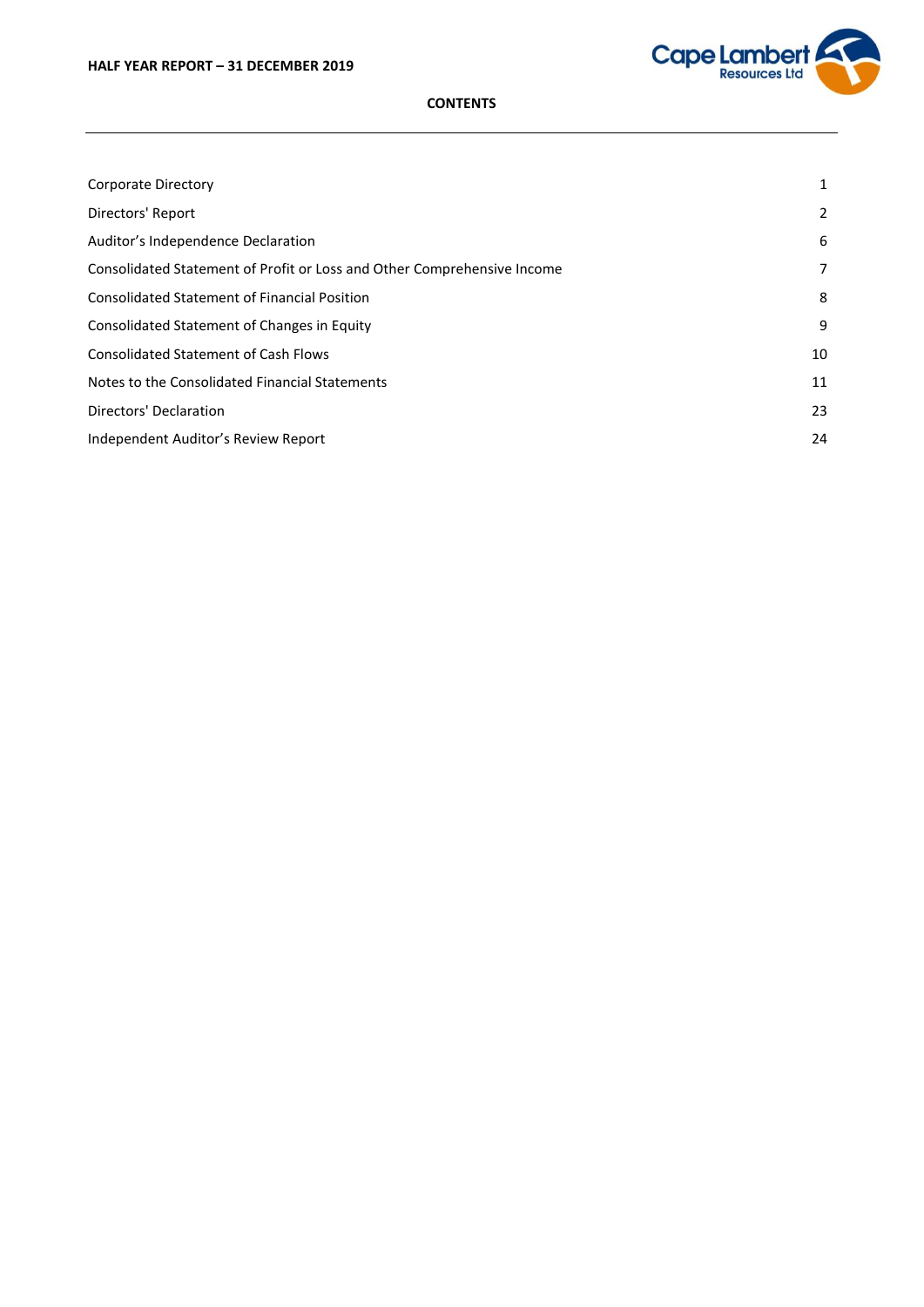

# **CORPORATE DIRECTORY**

#### **Directors**

Mr Tony Sage - Executive Chairman Mr Tim Turner - Non-Executive Director Mr Mark Hancock – Non-Executive Director (appointed 11 February 2020)

**Company Secretary**

Ms Melissa Chapman

**Stock Exchange Listing** Australian Securities Exchange ASX code: CFE

> **Website** [www.capelam.com.au](http://www.capelam.com.au/)

**Country of Incorporation** Australia

# **Registered Address**

32 Harrogate Street West Leederville, WA 6007 Australia Tel: +61 8 9380 9555

# **Bankers**

National Australia Bank 100 St George's Terrace Perth, WA 6000

#### **Auditors**

BDO Audit (WA) Pty Ltd 38 Station Street Subiaco, WA 6008 Tel: +61 8 6382 4600 Fax: +61 8 6382 4601

# **Share Registry**

Computershare Investor Services Pty Limited Level 11, 172 St Georges Terrace Perth, WA 6000 AUSTRALIA Tel: 1300 85 05 05 (Australia) +61 3 9415 4000 (Overseas)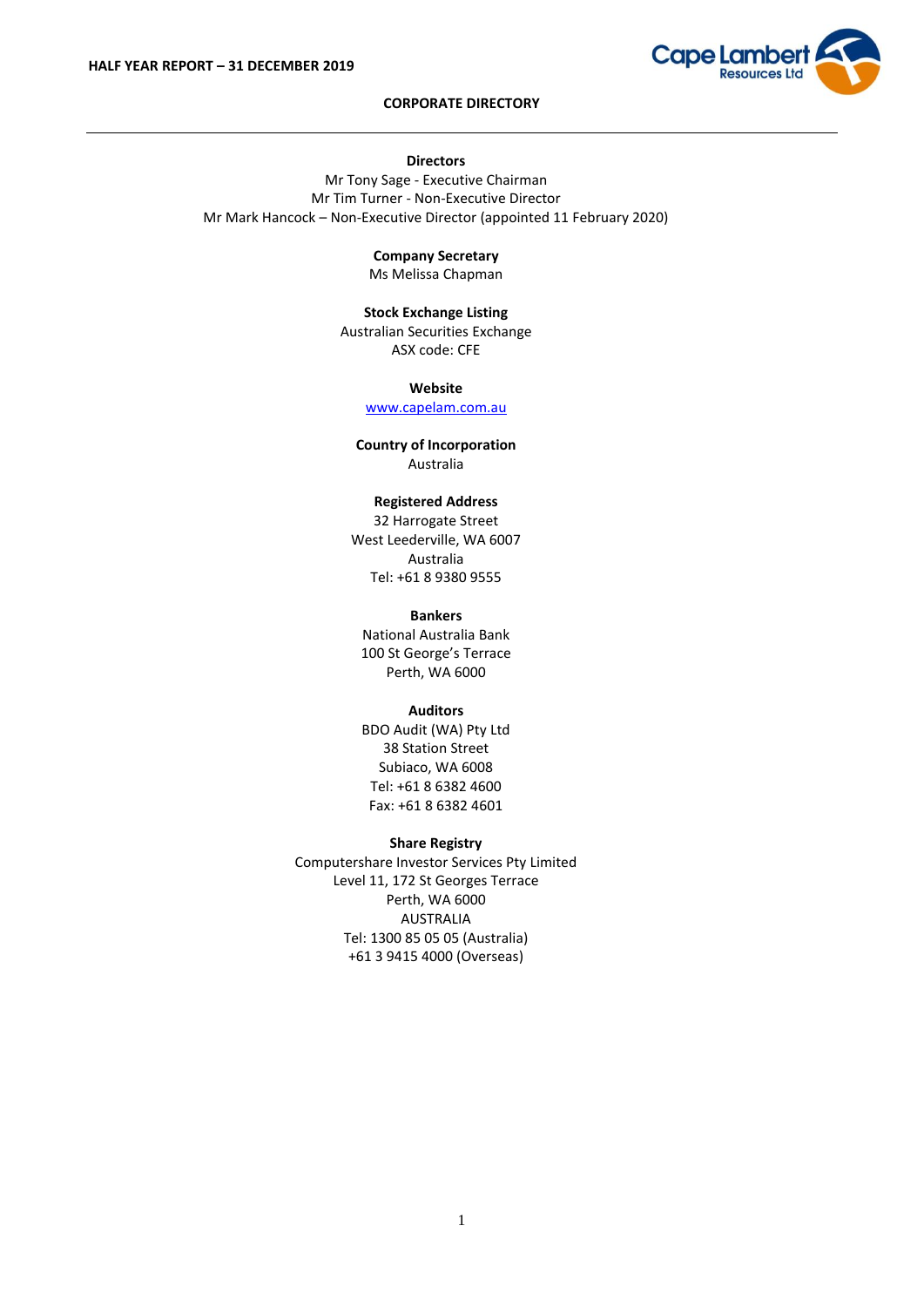

Your Directors submit the financial report of Cape Lambert Resources Limited (**Cape Lambert** or **Company**) and its controlled entities (together the **Consolidated Entity**) for the half-year ended 31 December 2019.

# **DIRECTORS**

The names of Directors who held office during or since the end of the half-year are set out below. Directors were in office for this entire period unless otherwise stated.

Tony Sage Timothy Turner Stefan Muller (retired 11 February 2020) Mark Hancock (appointed 11 February 2020)

#### **COMPANY SECRETARY**

Melissa Chapman

#### **REVIEW OF RESULTS AND OPERATIONS**

#### **Principal Activity**

The principal activity of the Consolidated Entity during the half-year was mineral investment, exploration and evaluation.

There were no significant changes in the nature of the principal activity during the half-year.

#### **Review of Operations**

#### **Corporate**

A summary of the most significant transactions is set out below:

#### Financing Facility - Magna

As previously announced, On 17 December 2018, the Company entered into a Convertible Note Agreement with MEF I, L.P. (**Magna**) of which A\$750k (548,310 convertible notes) was drawn down on 19 December 2018.

During the half year ended 31 December 2019, Magna converted 157,086 notes which resulted in the issue of 42,546,264 fully paid ordinary shares in the Company. As at 31 December 2019, Magna had 176,731 convertible notes remaining.

#### Financing Facility - Winance

On 31 July 2019, the Company announced that it had secured an A\$15m finance facility with Winance Investment LLC (**Winance**) for mining exploration and general working capital purposes.

The initial tranche of A\$1.2m (1,200 convertible notes) was drawn down on 8 August 2019 with the conversion of initial tranche A notes (\$480k or 480 convertible notes) unconditional and the conversion of initial tranche B notes (\$720k or 720 convertible notes) subject to prior approval by Cape Lambert shareholders. Further tranches of A\$13.8m is available in tranches of A\$500k each upon full conversion of the notes from the previous drawdown, subject to a cooling off period. Full terms and conditions of the convertible securities are included in the announcement released on 31 July 2019.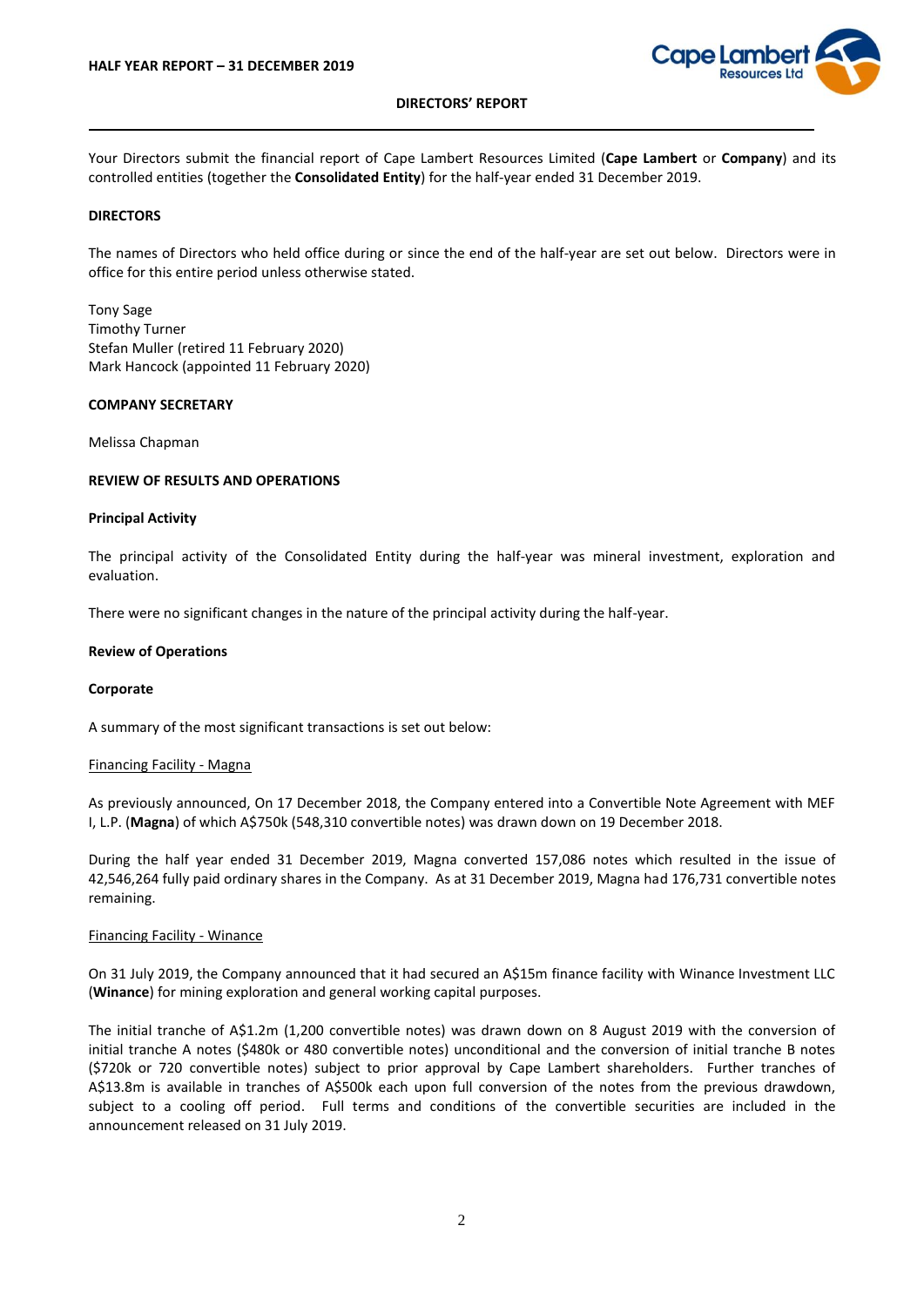

During the half year ended 31 December 2019, Winance converted 210 notes which resulted in the issue of 42,000,000 fully paid ordinary shares in the Company. As at 31 December 2019, Winance had 990 convertible notes remaining.

### **Project Information**

As at 31 December 2019, the Company's key projects were as follows:

- Kukuna Iron Ore Project (Kukuna Project) located in Sierra Leone
- Wee McGregor Copper Project (Wee McGregor) located in Queensland, Australia

The status of these assets during the half-year ending 31 December 2019 was as follows:

# Marampa

In 2014, Marampa Iron Ore (SL) Limited (**Marampa SL**), a wholly owned subsidiary of Cape Lambert was granted the mining and environmental licences for ML05/2014 (together the **Mining Licence**). The Company has spent circa US\$62.7m on exploration and development to date on the Marampa Project.

In September 2018, Marampa SL received a letter from the Sierra Leone Ministry of Mines (**SLMOM**) cancelling the Mining Licence. In 2018, Marampa SL commenced legal action in Sierra Leone to challenge SLMOM's decision to cancel the Mining Licence ML05/2014, however, the Board has agreed to place legal action against the SLMOM on hold.

Whilst no formal application has been made to date, the Company has, and will continue to be, engaged in dialogue with the relevant Sierra Leonean authorities in an attempt to have the Mining Licence reinstated or reissued by mutual agreement.

Whilst there can be no guarantee that the SLMOM will agree to reinstate or reissue a Mining Licence, if Marampa SL were to successfully recover the Mining Licence, the Board is committed to working with the relevant parties to secure access to the necessary plant and equipment and infrastructure to enable the ramp up of the Marampa Project upon the reissue of the Mining Licence for the benefit of our shareholders as well as, importantly, the Government and People of Sierra Leone.

In parallel, Management are in preliminary discussions with third parties to secure financing to fund the development of the Marampa Project.

#### Kukuna

The Kukuna Project remained on care and maintenance.

#### Wee McGregor

Mining International Pty Ltd **(Mining International**), is a wholly owned subsidiary of Cape Lambert. The Company holds tenure to 4 mining leases (which were excluded from the sale of the Leichhardt Copper Project) at the Wee MacGregor Project located 40 km southeast of Mt Isa in Queensland. The tenements are located within in the Eastern Fold Belt of the Mt Isa inlier. The tenements are located in the Mary Kathleen Zone/Wonga Sub province. This area is prospective for a variety of deposit types, most notably structurally controlled epigenetic copper and gold deposits. Cohiba Minerals Limited (**Cohiba**) has a Farm-in agreement with the Company for mining licences ML 2504, ML 2773 and ML 90098. There were no activities conducted at the tenements during the period.

The board intends to continue to follow its strategy of acquiring and investing in undervalued and/or distressed mineral assets and companies (**Projects**) and improve the value of these Projects, through a hands on approach to management, exploration, evaluation and development and retaining a long-term exposure to these Projects through a production royalty and/or equity interest. Cape Lambert aims to deliver shareholder value by adding value to these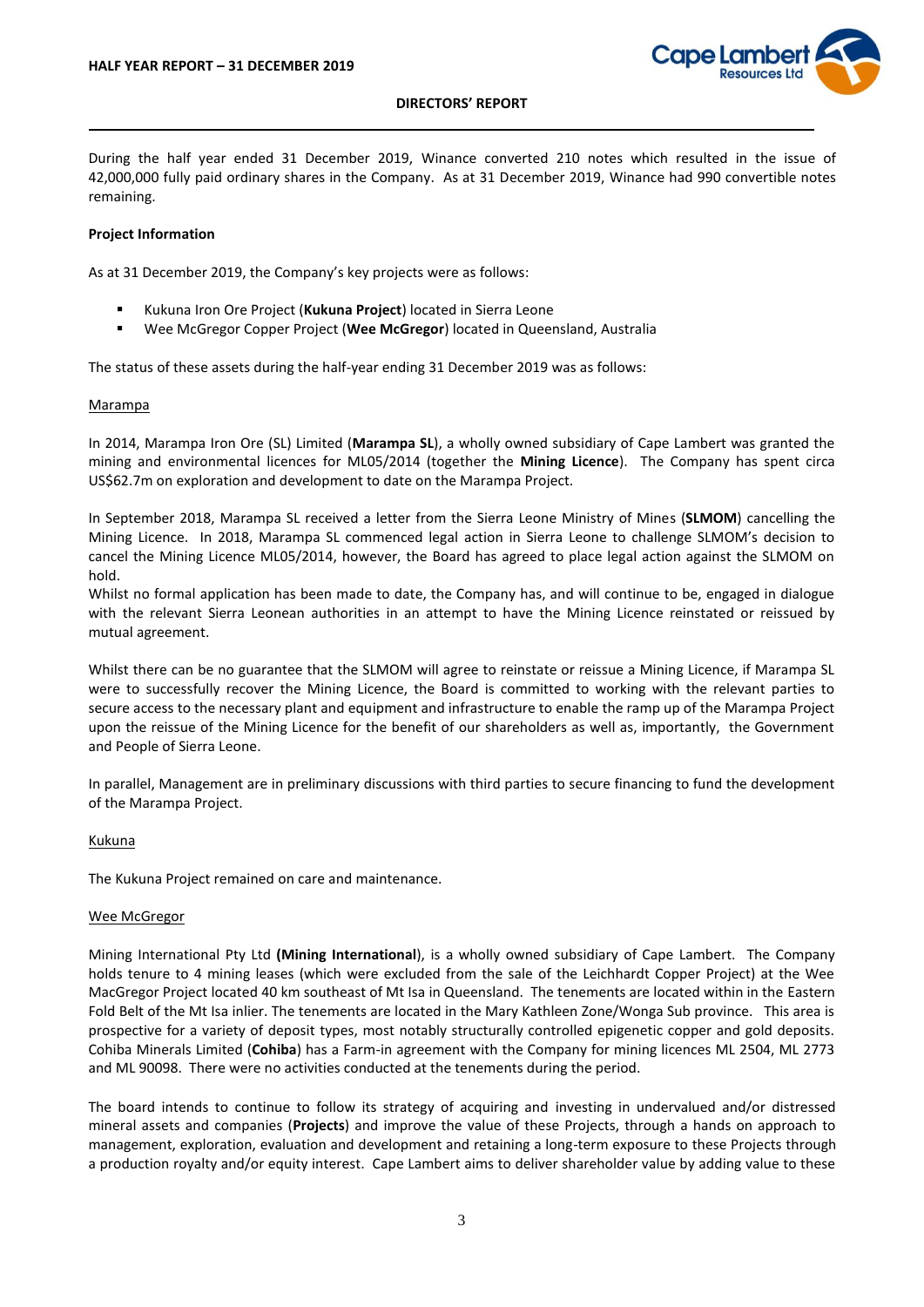

undeveloped Projects. If Projects are converted into cash, the Company intends to follow a policy of distributing surplus cash to Shareholders.

#### **Competent Persons Statement**

*The contents of this Report relating to Exploration Results are based on information compiled by Olaf Frederickson, a Member of the Australasian Institute of Mining and Metallurgy. Mr Frederickson is a consultant to Cape Lambert and has sufficient experience relevant to the style of mineralisation and the deposit under consideration and to the activity he is undertaking to qualify as a Competent Person, as defined in the 2012 edition of the "Australasian Code for Reporting of Exploration Results, Mineral Resources and Ore Reserves". Mr Frederickson consents to the inclusion in this report of the matters compiled by him in the form and context in which they appear.*

#### **Result**

The Consolidated Entity made a loss after income tax for the half-year ended 31 December 2019 of \$2,329,787 (31 December 2018: profit of \$559,044).

#### **EVENTS SUBSEQUENT TO BALANCE DATE**

On 6 January 2020, the Company issued 12,000,000 fully paid ordinary shares to Winance upon the conversion of 60 notes.

On 24 January 2020 the Company entered into a \$2.2m loan facility with Winance (**Winance Loan**). The Winance Loan is for a term of 6 months and accrues interest of 20% during that period and is secured against by 30m shares held by the Company in European Lithium Limited (ASX: EUR). The Company has paid introducer and facilitation fees of 9% of the loan amount.

On 11 February 2020, the Company announced that it had entered into a new consultancy agreement entered with Okewood Pty Ltd to provide the services of Chairman of Cape Lambert. An Addendum was entered into covering the period 31 October 2019 to 31 December 2019 based on a set fee of \$400,000 (plus GST) per annum. In addition, a three-year term (effective from 1 January 2020) consultancy contract was executed to provide the services of Chairman of the Company for a period of 3 years set fee of \$400,000 (plus GST) per annum.

On 11 February 2020, the Company held it's 2019 AGM. Each resolution was decided by a poll and, other than resolution 2 (Re-election of Director - Stefan Muller), was carried. Following the AGM, on 19 February 2020, the Company issued 60,488,463 shares as settlement of liabilities as resolved at the AGM (resolutions 10-14).

On 11 February 2020, the Company issued 20,000,000 shares at \$0.005 per share to raise funds of \$100,000. On the same day, the Company also issued 20,000,000 free attaching options with an exercise price of \$0.006 expiring on 30 June 2023. The Company also issued 1,200,000 options to the broker of the transaction.

On 11 February 2020, Non-Executive Director Mr Stefan Müller retired by rotation as a non-executive Director of the Company. Following Mr Müller's retirement, Mr Mark Hancock was appointed Non-Executive Director of the Company with effect from 11 February 2020.

There are no other matters or circumstances that have arisen since the end of the half year which significantly affected or may significantly affect the operations of the Company, the results of those operations, or the state of affairs of the Company in the future financial years.

# **DIVIDEND**

No dividend was declared or paid during the half year ended 31 December 2019.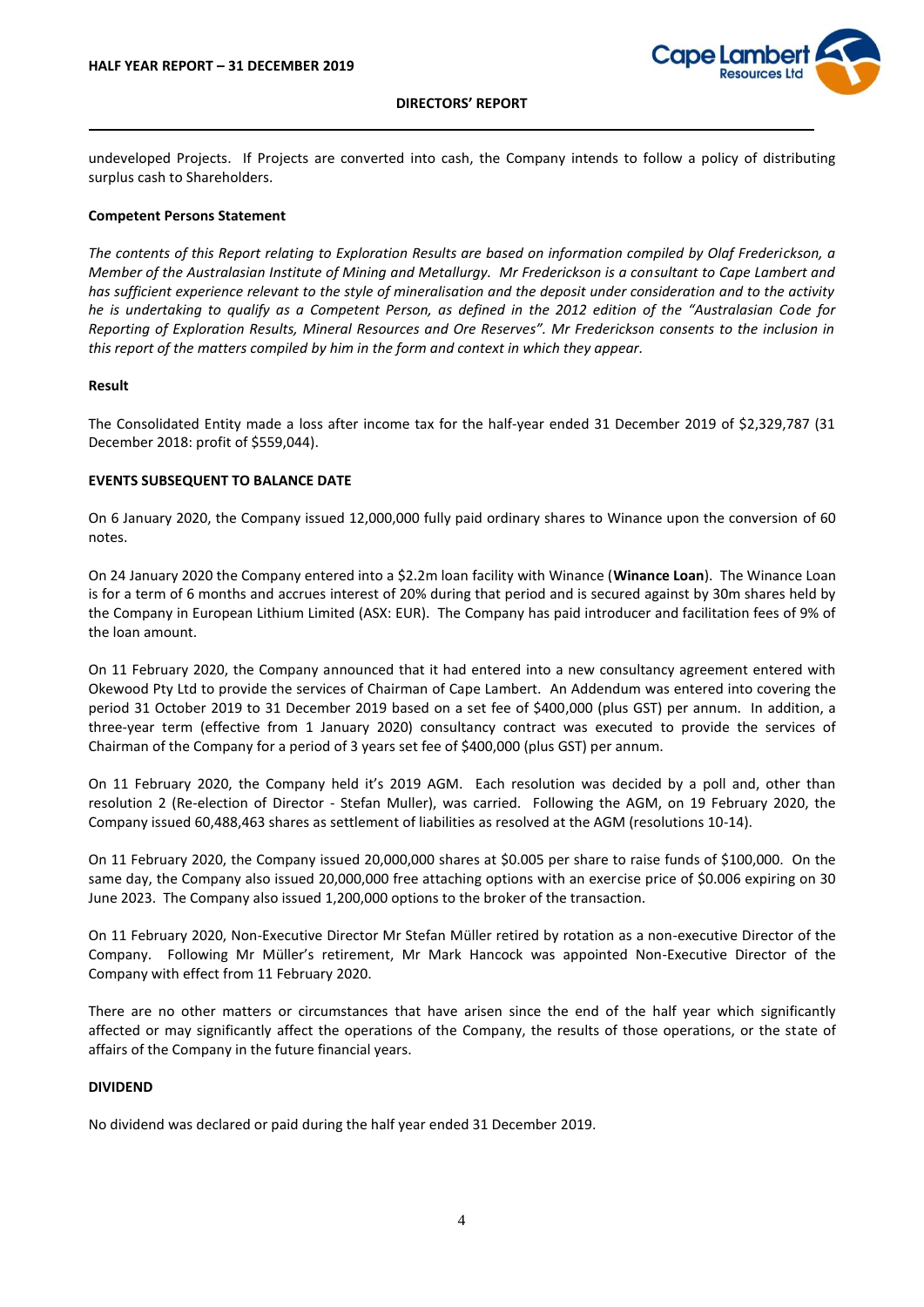

# **AUDITOR'S INDEPENDENCE DECLARATION**

The auditor's independence declaration under section 307C of the *Corporations Act 2001* is set out on page 6 for the half-year ended 31 December 2019.

This report is signed in accordance with a resolution of the Board of Directors.

\_\_\_\_\_\_\_\_\_\_\_\_\_\_\_\_\_\_\_\_\_

Tony Sage Director

Dated this 13 day of March 2020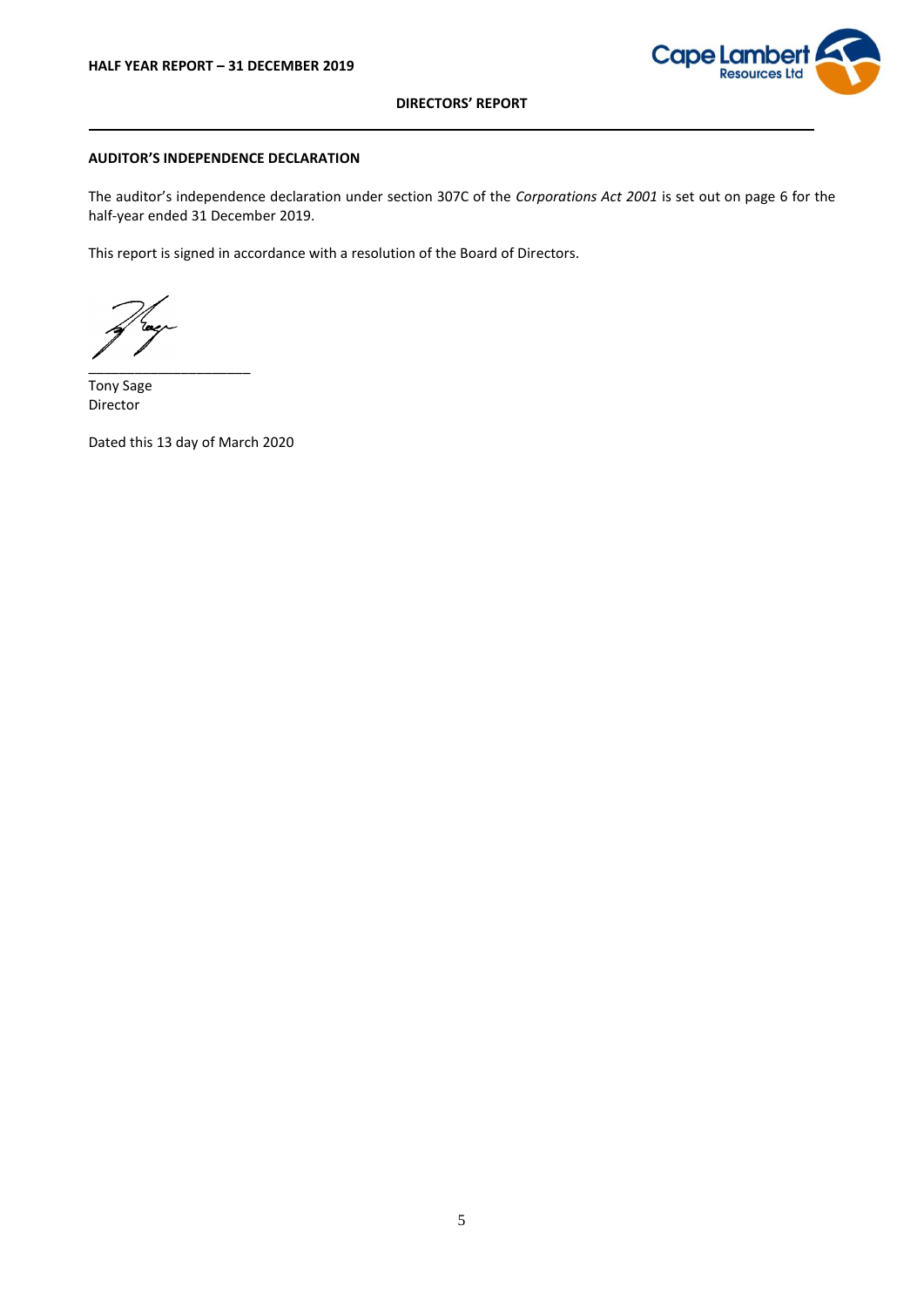

38 Station Street Subiaco, WA 6008 PO Box 700 West Perth WA 6872 Australia

**DECLARATION OF INDEPENDENCE BY PHILLIP MURDOCH TO THE DIRECTORS OF CAPE LAMBERT RESOURCES LIMITED**

As lead auditor for the review of Cape Lambert Resources Limited for the half-year ended 31 December 2019, I declare that, to the best of my knowledge and belief, there have been:

- 1. No contraventions of the auditor independence requirements of the *Corporations Act 2001* in relation to the review; and
- 2. No contraventions of any applicable code of professional conduct in relation to the review.

This declaration is in respect of Cape Lambert Resources Limited and the entities it controlled during the period.

**Phillip Murdoch** Director

**BDO Audit (WA) Pty Ltd** Perth, 13 March 2020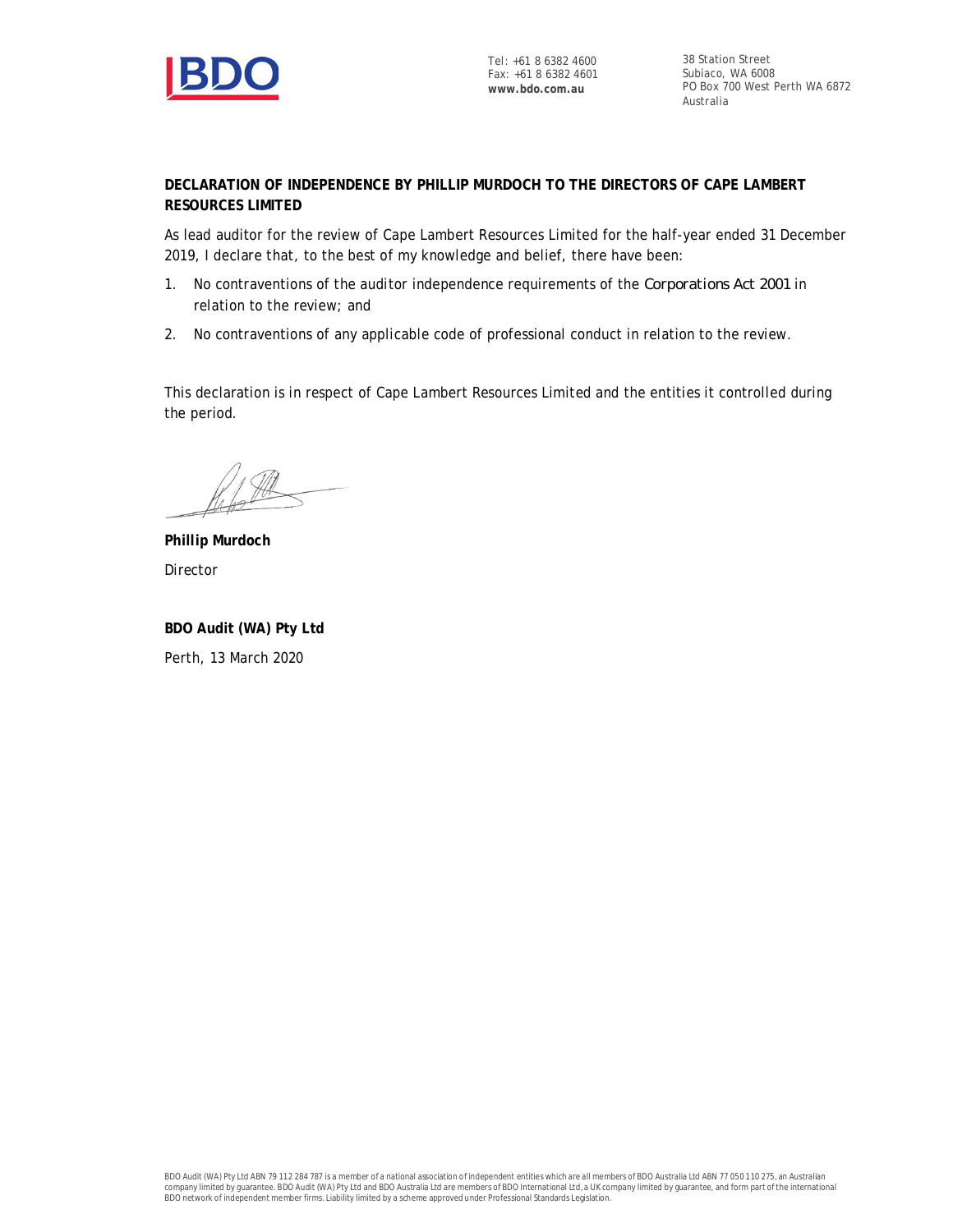

# **CONSOLIDATED STATEMENT OF PROFIT OR LOSS AND OTHER COMPREHENSIVE INCOME FOR THE HALF YEAR ENDED 31 DECEMBER 2019**

|                                                                                             |                 | For the six months ended |             |
|---------------------------------------------------------------------------------------------|-----------------|--------------------------|-------------|
|                                                                                             | <b>Note</b>     | 31 December              | 31 December |
|                                                                                             |                 |                          |             |
|                                                                                             |                 | 2019                     | 2018        |
|                                                                                             |                 | \$                       | \$          |
| Revenue                                                                                     | 3a              | 221,594                  | 149,405     |
| Other income                                                                                | 3b              | 4,643                    | 81,329      |
| Share based payments expense                                                                | 12 <sub>b</sub> |                          | (3,005)     |
| Directors remuneration and employee benefits expenses                                       |                 | (415, 111)               | (414, 074)  |
| Consulting and professional services expenses                                               |                 | (339, 480)               | (540, 674)  |
| Occupancy expenses                                                                          |                 | (326, 622)               | (332,086)   |
| Compliance and regulatory expenses                                                          |                 | (69, 930)                | (116, 953)  |
| Travel and accommodation                                                                    |                 | (10, 363)                | (50, 351)   |
| Depreciation and amortisation expense                                                       |                 | (9,273)                  | (12, 784)   |
| Gain/(loss) on fair value of financial assets through profit and loss                       | 5a              | 9,443                    | (787, 579)  |
| Exploration and evaluation expenditure (expenditure)/reversal                               | 6               | (177, 114)               | 3,568,842   |
| Other expenses                                                                              |                 | (105, 208)               | (207, 585)  |
| Finance expenses                                                                            |                 | (546, 979)               | (37, 885)   |
| Reversal of/(impairment) of investment in associate                                         | 7b              | (851, 848)               | 304,036     |
| Impairment of investments in joint venture                                                  | 8               | 57,489                   |             |
| Impairment of unlisted investment                                                           | 5b              |                          | (52, 565)   |
| Shares of net losses of JV accounted for using the equity method                            | 8               |                          | (450, 379)  |
| Share of net profits/(losses) of associates accounted for using the equity                  |                 |                          |             |
| method                                                                                      | 7b              | (83, 677)                | (588, 912)  |
| Net gain on dilution of interest in associates                                              | 7b              | 312,649                  | 50,264      |
| Profit/(Loss) before income tax                                                             |                 | (2,329,787)              | 559,044     |
|                                                                                             |                 |                          |             |
| Income tax benefit / (expense)                                                              |                 |                          |             |
| Profit/(Loss) after income tax                                                              |                 | (2,329,787)              | 559,044     |
|                                                                                             |                 |                          |             |
| Other comprehensive income/(expenditure) net of tax                                         |                 |                          |             |
| Items that may be reclassified subsequently to profit or loss:                              |                 |                          |             |
| Foreign exchange differences arising on translation of foreign operations                   |                 | (4,021)                  | (104, 629)  |
| Share of reserves of associate accounted for using the equity method                        | 7b              | 89,927                   | 124,327     |
| Total comprehensive income / (loss) for the period                                          |                 | (2, 243, 881)            | 578,742     |
|                                                                                             |                 |                          |             |
| Profit/(Loss) after income tax attributable to:                                             |                 |                          |             |
| Members of Cape Lambert Resources Limited                                                   |                 | (2,329,787)              | 559,044     |
|                                                                                             |                 | (2,329,787)              | 559,044     |
| Total comprehensive income / (loss) attributable to:                                        |                 |                          |             |
| Members of Cape Lambert Resources Limited                                                   |                 | (2, 243, 881)            | 578,742     |
|                                                                                             |                 | (2, 243, 881)            | 578,742     |
| Profit/(Loss) per share attributable to members of Cape Lambert<br><b>Resources Limited</b> |                 |                          |             |
| Basic profit/(loss) per share (cents per share)                                             |                 | (0.22)                   | 0.06        |
| Diluted profit/(loss) per share (cents per share)                                           |                 | (0.22)                   | 0.06        |
|                                                                                             |                 |                          |             |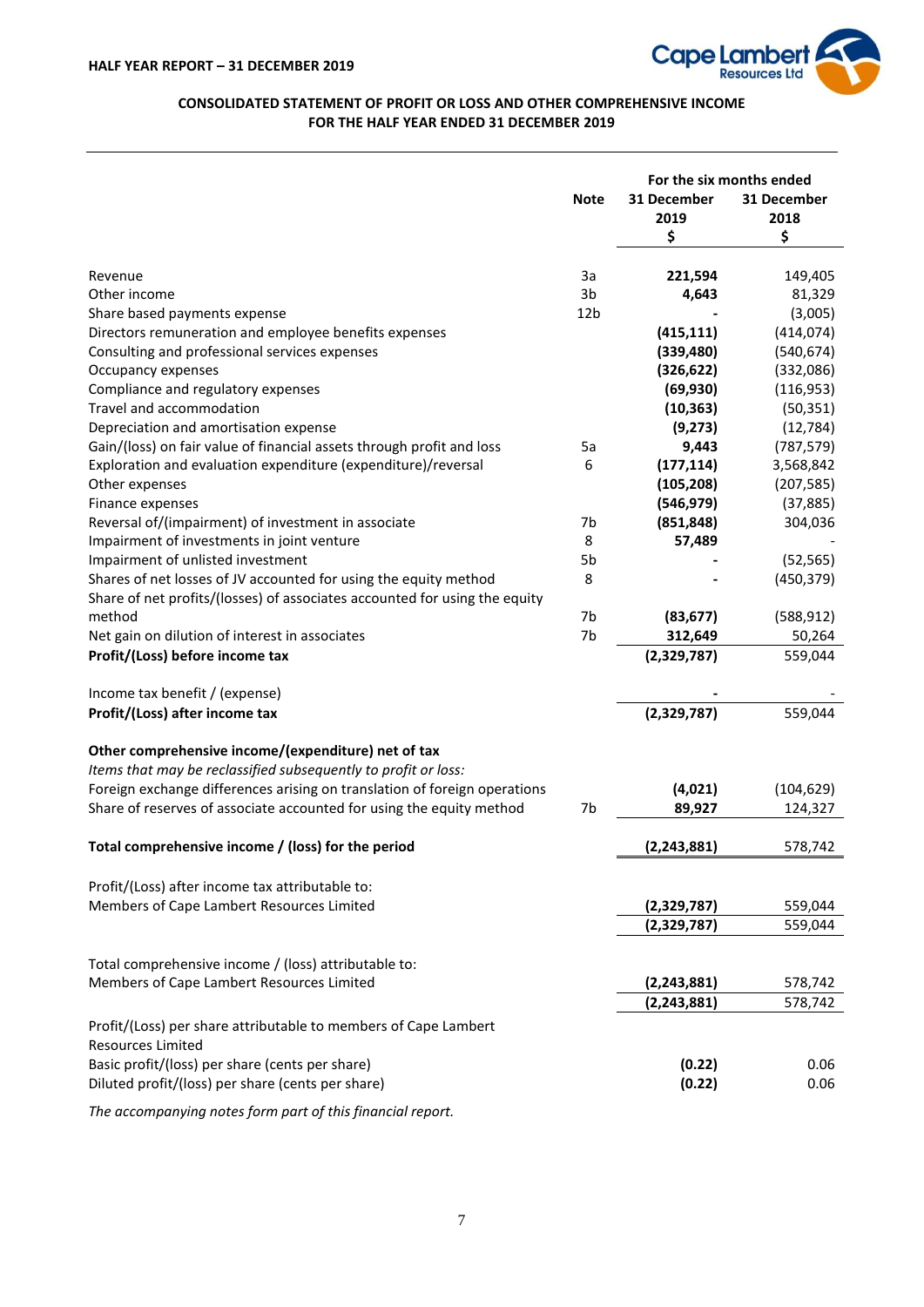

# **CONSOLIDATED STATEMENT OF FINANCIAL POSITION AS AT 31 DECEMEBER 2019**

|                                                   |             | As at           |               |
|---------------------------------------------------|-------------|-----------------|---------------|
|                                                   | <b>Note</b> | 31 December     | 30 June       |
|                                                   |             | 2019            | 2019          |
|                                                   |             | \$              | \$            |
| <b>CURRENT ASSETS</b>                             |             |                 |               |
| Cash and cash equivalents                         |             | 103,642         | 210,106       |
| Restricted cash                                   |             | 12,500          | 12,500        |
| Trade and other receivables                       | 4           | 320,307         | 224,612       |
| <b>TOTAL CURRENT ASSETS</b>                       |             | 436,449         | 447,218       |
| <b>NON-CURRENT ASSETS</b>                         |             |                 |               |
| Other financial assets                            | 5           | 1,006,498       | 997,055       |
| Investments accounted for using the equity method | 7           | 5,497,790       | 6,030,739     |
| Restricted cash                                   |             | 81,833          | 81,833        |
| Plant and equipment                               |             | 85,993          | 94,725        |
| Exploration and evaluation expenditure            | 6           |                 |               |
| <b>TOTAL NON-CURRENT ASSETS</b>                   |             | 6,672,114       | 7,204,352     |
| <b>TOTAL ASSETS</b>                               |             | 7,108,563       | 7,651,570     |
| <b>CURRENT LIABILITIES</b>                        |             |                 |               |
| Trade and other payables                          | 10          | 5,417,420       | 4,626,822     |
| Provisions                                        |             | 79,914          | 206,257       |
| <b>Current tax liabilities</b>                    | 8           | 1,300,861       | 1,041,679     |
| Convertible notes                                 | 9           | 276,193         | 459,737       |
| Short term loan payables                          | 11          | 1,427,348       | 733,001       |
| <b>TOTAL CURRENT LIABILITIES</b>                  |             | 8,501,736       | 7,067,496     |
| <b>NON CURRENT LIABILITIES</b>                    |             |                 |               |
| Long term loan payable                            | 11          |                 | 689,734       |
| Long term convertible note                        | 9           | 1,016,447       |               |
| Non-current tax liabilities                       | 8           | 2,341,549       | 2,861,893     |
| <b>TOTAL NON CURRENT LIABILITIES</b>              |             | 3,357,996       | 3,551,627     |
| <b>TOTAL LIABILITIES</b>                          |             | 11,859,732      | 10,619,123    |
|                                                   |             |                 |               |
| <b>NET ASSETS</b>                                 |             | (4,751,169)     | (2,967,553)   |
| <b>EQUITY</b>                                     |             |                 |               |
| Issued capital                                    | 12          | 203,755,400     | 203,295,135   |
| Reserves                                          |             | 23,882,246      | 23,796,340    |
| <b>Accumulated loss</b>                           |             | (232, 388, 815) | (230,059,028) |
| <b>TOTAL EQUITY</b>                               |             | (4,751,169)     | (2,967,553)   |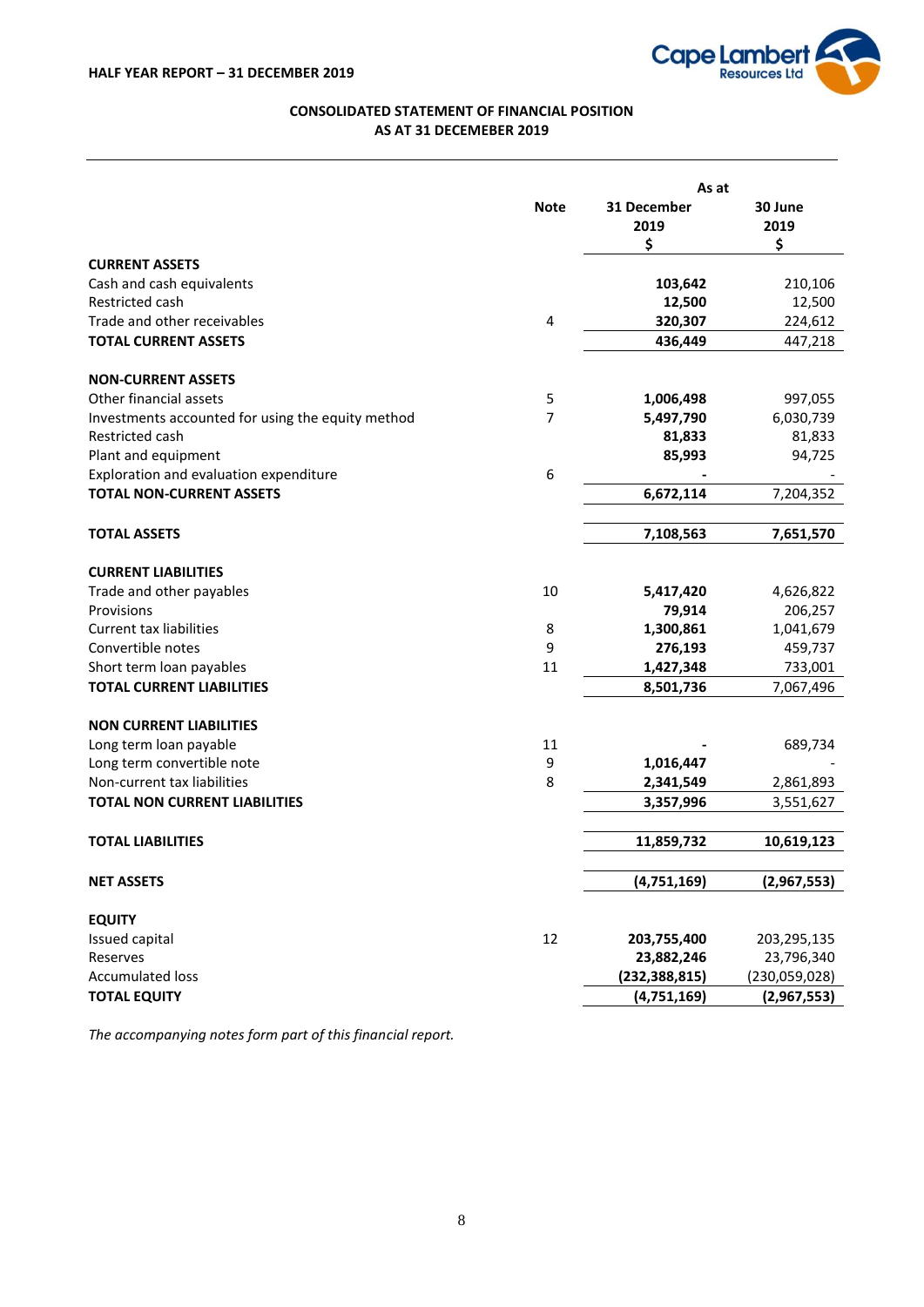

# **CONSOLIDATED STATEMENT OF CHANGES IN EQUITY FOR THE HALF- YEAR ENDED 31 DECEMBER 2019**

|                                                                           | <b>Issued</b><br>Capital | (Accumulated<br>Loss) / Retained<br>earnings | <b>Share Based</b><br>Payment<br><b>Reserve</b> | <b>Foreign Currency</b><br><b>Translation</b><br><b>Reserve</b> | <b>Business</b><br><b>Combination</b><br><b>Reserve</b> | <b>Total Equity</b> |
|---------------------------------------------------------------------------|--------------------------|----------------------------------------------|-------------------------------------------------|-----------------------------------------------------------------|---------------------------------------------------------|---------------------|
|                                                                           | \$                       |                                              | Ś                                               | Ś.                                                              | Ś.                                                      | \$                  |
| Balance at 1 July 2019                                                    | 203,295,135              | (230,059,028)                                | 2,677,884                                       | 22,208,957                                                      | (1,090,501)                                             | (2,967,553)         |
| (Loss) for the year                                                       |                          | (2,329,787)                                  |                                                 |                                                                 |                                                         | (2,329,787)         |
| Other comprehensive income                                                |                          |                                              |                                                 |                                                                 |                                                         |                     |
| Share of reserves of associate accounted for using the equity method      |                          |                                              | 66,528                                          | 23,399                                                          |                                                         | 89,927              |
| Foreign exchange differences arising on translation of foreign operations |                          |                                              |                                                 | (4,021)                                                         |                                                         | (4,021)             |
| Total comprehensive income for the half-year                              |                          | (2,329,787)                                  | 66,528                                          | 19,378                                                          | $\blacksquare$                                          | (2, 243, 881)       |
| Transactions with owners in their capacity as owners                      |                          |                                              |                                                 |                                                                 |                                                         |                     |
| Shares issued during the period                                           | 460,265                  |                                              |                                                 |                                                                 |                                                         | 460,265             |
| Transactions with equity holders in their capacity as equity holders      | 460,265                  | $\overline{a}$                               | $\overline{\phantom{a}}$                        | $\overline{\phantom{a}}$                                        |                                                         | 460,265             |
|                                                                           |                          |                                              |                                                 |                                                                 |                                                         |                     |
| <b>Balance at 31 December 2019</b>                                        | 203,755,400              | (232, 388, 815)                              | 2,744,412                                       | 22,228,335                                                      | (1,090,501)                                             | (4,751,169)         |
| Balance at 1 July 2018                                                    | 200,730,049              | (223, 599, 865)                              | 2,392,942                                       | 22,302,495                                                      | (1,090,501)                                             | 735,121             |
| Profit for the year                                                       |                          | 559,044                                      |                                                 |                                                                 |                                                         | 559,044             |
| Other comprehensive income                                                |                          |                                              |                                                 |                                                                 |                                                         |                     |
| Share of reserves of associate accounted for using the equity method      |                          |                                              | 61,213                                          | 63,113                                                          |                                                         | 124,327             |
| Foreign exchange differences arising on translation of foreign operations |                          |                                              |                                                 | (104, 629)                                                      |                                                         | (104, 629)          |
| Total comprehensive income for the half-year                              |                          | 559,044                                      | 61,213                                          | (41, 516)                                                       |                                                         | 578,742             |
| Transactions with owners in their capacity as owners                      |                          |                                              |                                                 |                                                                 |                                                         |                     |
| Share based payments                                                      | (152, 971)               |                                              | 155,976                                         |                                                                 |                                                         | 3,005               |
| Shares issued during the period                                           | 2,720,741                |                                              |                                                 |                                                                 |                                                         | 2,720,741           |
| Capital raising costs                                                     | (81,000)                 |                                              |                                                 |                                                                 |                                                         | (81,000)            |
| Transactions with equity holders in their capacity as equity holders      | 2,486,770                | $\overline{a}$                               | 155,976                                         |                                                                 |                                                         | 2,640,015           |
| <b>Balance at 31 December 2018</b>                                        | 203,216,819              | (223,040,821)                                | 2,610,131                                       | 22,260,979                                                      | (1,090,501)                                             | 3,956,607           |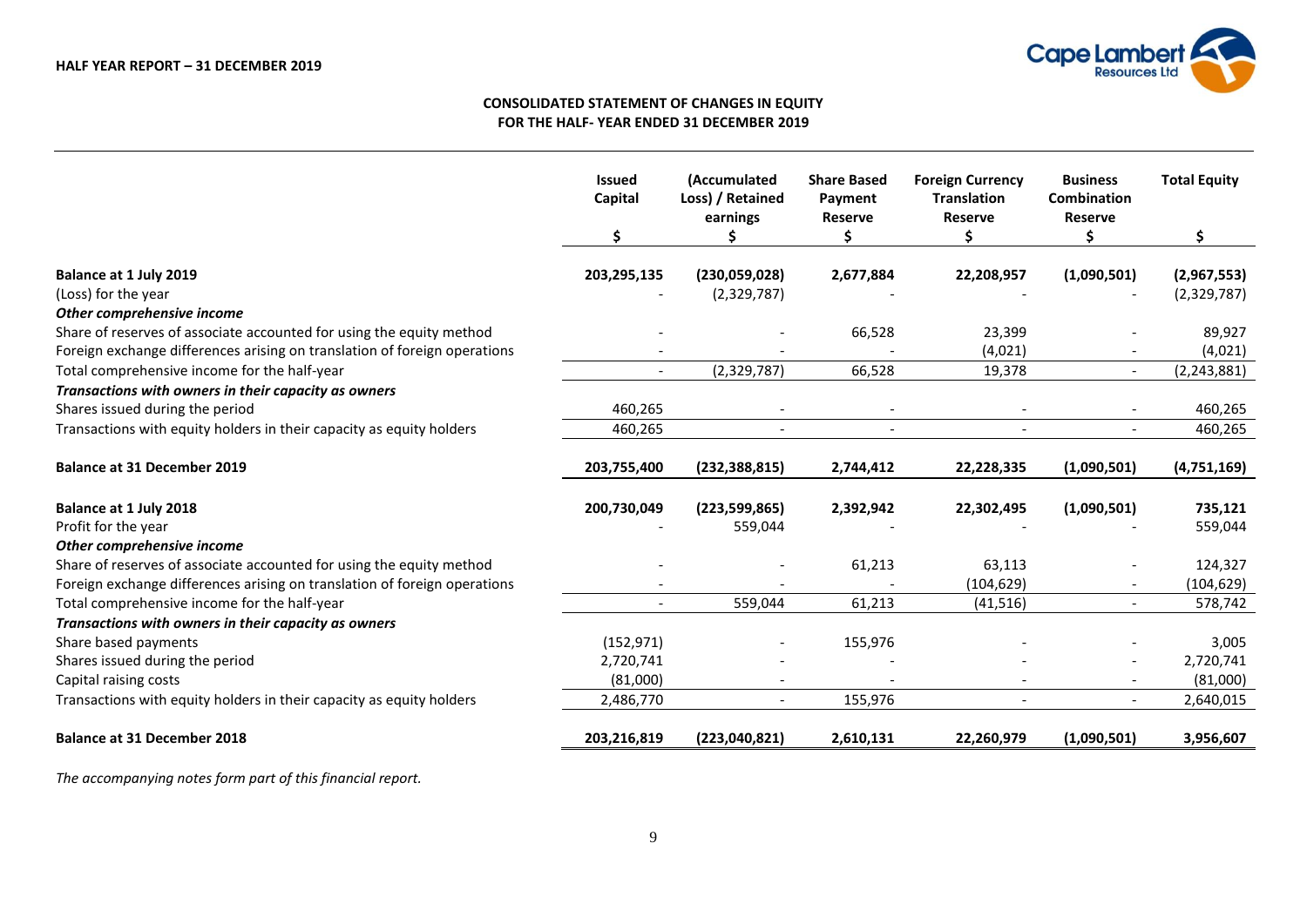

# **CONSOLIDATED STATEMENT OF CASH FLOWS FOR THE HALF-YEAR ENDED 31 DECEMBER 2019**

|                                                         | <b>Note</b> | For the six months ended |               |
|---------------------------------------------------------|-------------|--------------------------|---------------|
|                                                         |             | 31 December              | 31 December   |
|                                                         |             | 2019                     | 2018          |
|                                                         |             | \$                       | \$            |
| <b>CASHFLOWS FROM OPERATING ACTIVITIES</b>              |             |                          |               |
| Payments to suppliers and employees (inclusive of GST)  |             | (305, 875)               | (1,874,090)   |
| Payments for exploration and evaluation                 |             | (328, 317)               | (386, 322)    |
| Interest received                                       |             | 303                      | 1,179         |
| Income tax paid                                         | 8           | (260, 172)               | (780, 516)    |
| Net cash used in operating activities                   |             | (894,061)                | (3,039,749)   |
| <b>CASHFLOWS FROM INVESTING ACTIVITIES</b>              |             |                          |               |
| Purchase of property, plant and equipment               |             |                          | (12,789)      |
| Purchase of equity investments                          |             |                          | (3,854)       |
| Investment in joint venture                             |             |                          | (1, 100, 888) |
| Net cash from / (used in) investing activities          |             |                          | (1, 117, 531) |
|                                                         |             |                          |               |
| <b>CASHFLOWS FROM FINANCING ACTIVITIES</b>              |             |                          |               |
| Proceeds from issue of convertible notes                |             | 1,200,000                | 750,000       |
| Transaction costs related to issue of convertible notes |             | (412, 403)               |               |
| Proceeds from share issue                               |             |                          | 2,609,741     |
| Proceeds from borrowings                                |             |                          | 688,609       |
| Net cash provided by financing activities               |             | 787,597                  | 4,048,350     |
| Net decrease in cash and cash equivalents               |             | (106, 464)               | (108, 930)    |
| Cash and cash equivalents at beginning of period        |             | 210,106                  | 1,015,522     |
| Cash and cash equivalents at end of period              |             | 103,642                  | 906,592       |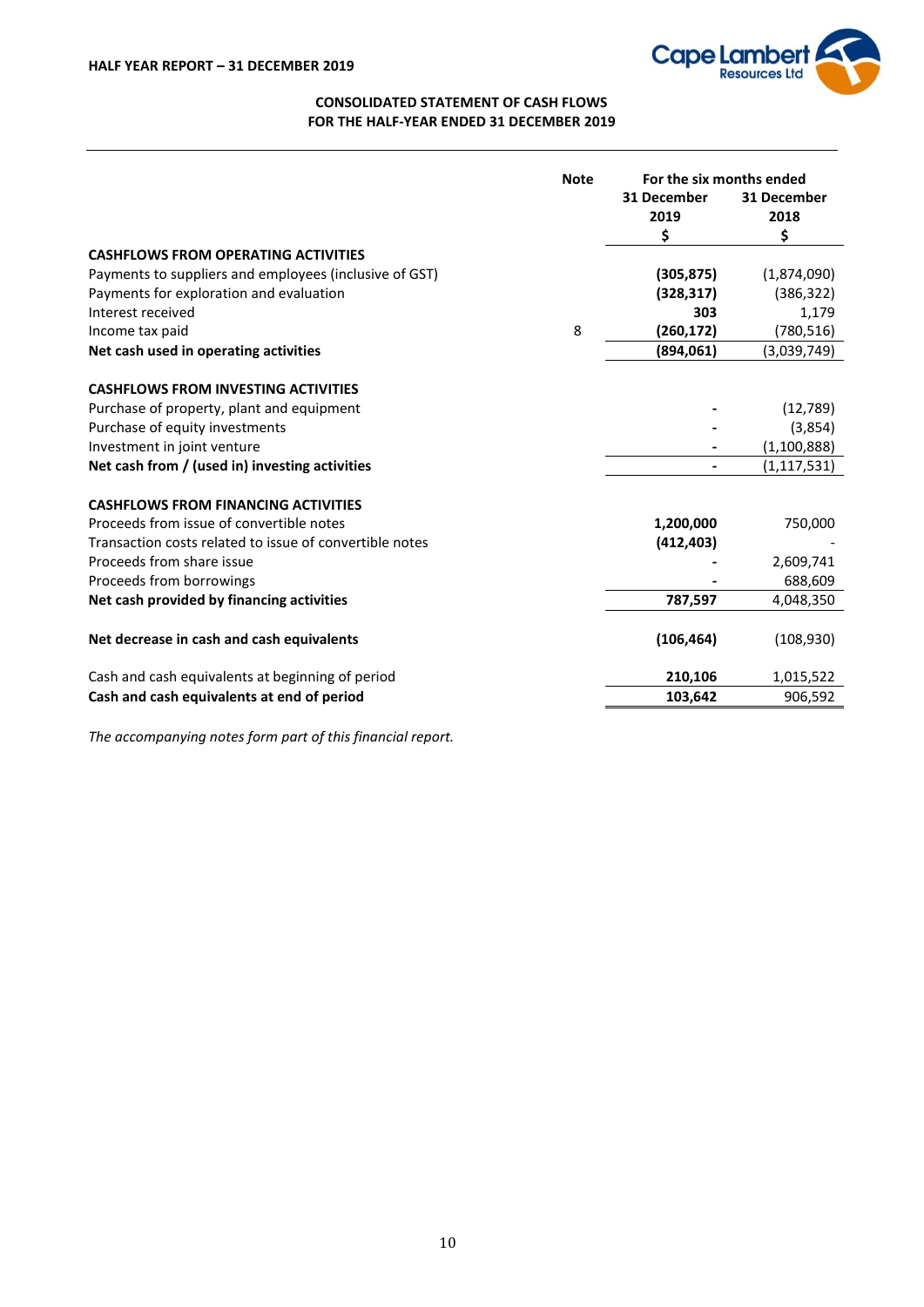

#### **1. BASIS OF PREPARATION**

#### *General Information*

This general purpose condensed financial report for the half-year ended 31 December 2019 has been prepared in accordance with Accounting Standard *AASB 134: Interim Financial Reporting* and the *Corporations Act 2001* and was authorised for issue in accordance with a resolution of Directors on 13 March 2020.

Cape Lambert Resources Limited is a company limited by shares, incorporated and domiciled in Australia whose shares are publicly traded in the ASX. The principal activity of the Consolidated Entity during the half-year was mineral investment, exploration and evaluation.

This half-year financial report is to be read in conjunction with the annual financial report for the year ended 30 June 2019 and any public announcements made by Cape Lambert Resources Limited and its controlled entities during the half-year in accordance with the continuous disclosure requirements arising under the *Corporations Act 2001*.

The half-year financial report does not include full disclosures of the type normally included in an annual financial report. Therefore, it cannot be expected to provide as full an understanding of the financial performance, financial position and cash flows of the group as in the full financial report.

#### *Going Concern*

The consolidated financial statements of Cape Lambert have been prepared on a going concern basis which contemplates the continuity of normal business activities and the realisation of assets and the settlement of liabilities in the ordinary course of business.

For the half-year ended 31 December 2019 the Consolidated Entity incurred a loss after income tax of \$2,329,787 (31 December 2018: \$559,044 profit), net cash outflows from operating activities of \$894,061 (31 December 2018: \$3,039,749), a working capital deficiency of \$8,065,287 and at that date had cash on hand of \$103,642 (30 June 2019: \$210,106). Included in the working capital deficiency is amounts owed to Directors for fees and salaries of \$569,833, amounts payable to related parties \$331,193, external creditors of \$1,709,763, short term loans \$1,427,348, convertible note holders \$276,193, provision for withholding tax of \$2,531,114 and the ATO of \$1,300,861.

The Consolidated Entity's ability to continue as a going concern and to continue to fund its planned expanded activities is dependent on raising further capital, continued support from creditors and related parties, successful extension or renegotiation of borrowing facilities and reducing operational costs.

These conditions indicate a material uncertainty that may cast a significant doubt about the Consolidated Entity's ability to continue as a going concern and, therefore, that it may be unable to realise its assets and discharge its liabilities in the normal course of business.

The Directors believe that it is reasonably foreseeable that the Consolidated Entity will continue as a going concern and that it is appropriate to adopt the going concern basis in the preparation of the financial report after consideration of the following factors:

- The Consolidated Entity is progressing towards the reissuance of the relevant licences at the Marampa Iron Ore Project and developing the project. While this process is taking place, the Company has commenced discussions with potential off takers regarding the provision of prepayments or other development funding;
- The Consolidated Entity requires additional capital for its next phase. The Company's current intention is to raise additional funds through equity or debt in order to fund its expansion and working capital requirements. Initial discussions have commenced with a number of Australian stockbrokers and the directors are confident of a successful outcome within the next 12 months;
- Unpaid Directors fees are not due or payable by the Company until it completes a capital raising or secures an operational revenue stream;
- Continued support from external creditors allowing for the deferred payment of certain liabilities;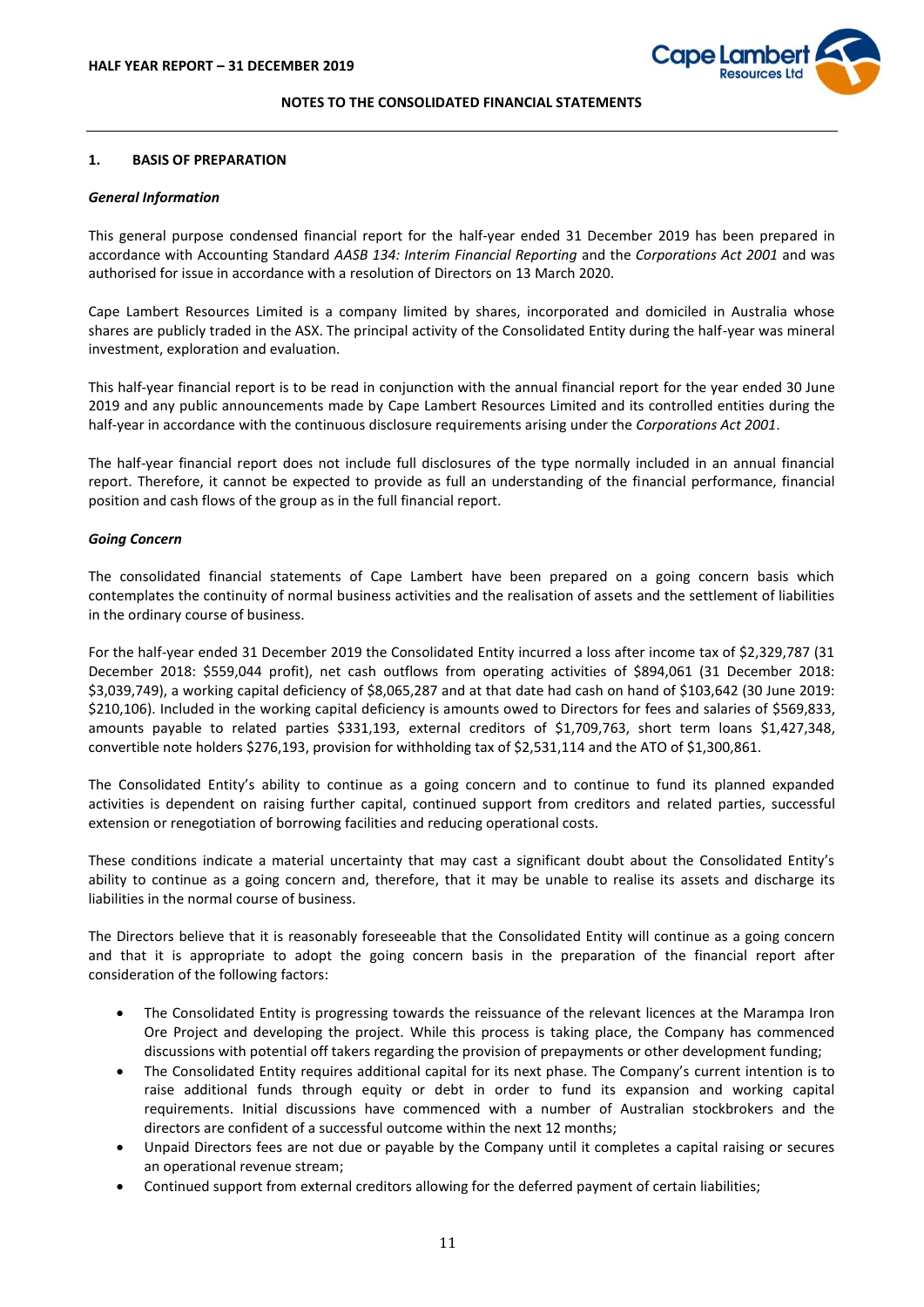

- Continued support from current debt holders of the company
- The Company has established the Winance convertible loan note facility (refer note 9) allowing access to funds for the purposes of working capital and project development subsequent to the full repayment of the initial draw down;
- The Consolidated Entity is on a quarterly repayment schedule to repay ATO debt outstanding over the next 3 years;
- The Consolidated Entity has successfully negotiated for the settlement of various liabilities, including amounts owed to Directors, into equity;
- The Company has established a secondary loan facility with Winance post period-end for interim financing requirements (refer note 15);
- Conversion of convertible note debt to equity post period end; and
- Realisation of certain of the Consolidated Entity's financial assets through the sale of its listed shares.

Should the Consolidated Entity not be able to continue as a going concern, it may be required to realise its assets and discharge its liabilities other than in the ordinary course of business. The financial report does not include any adjustments relating to the recoverability and classification of recorded asset amounts or liabilities that might be necessary should the consolidated entity not continue as a going concern.

#### *Significant Accounting Policies*

The accounting policies and methods of computation adopted are consistent with those of the previous financial year and corresponding half-year. These accounting policies are consistent with Australian Accounting Standards and with International Financial Reporting Standards with the exception of the following:

#### **Leases**

# *Right of use asset*

The Consolidated Entity recognises right-of-use assets at the commencement date of the lease (i.e., the date the underlying asset is available for use). Right-of-use assets are measured at cost, less any accumulated depreciation and impairment losses, and adjusted for any remeasurement of lease liabilities. The cost of right-of-use assets includes the amount of lease liabilities recognised, initial direct costs incurred, and lease payments made at or before the commencement date less any lease incentives received. Unless the Consolidated Entity is reasonably certain to obtain ownership of the leased asset at the end of the lease term, the recognised right-of-use assets are depreciated on a straight-line basis over the shorter of its estimated useful life and the lease term. Right-of-use assets are subject to impairment.

#### *Lease Liabilities*

At the commencement date of the lease, the Consolidated Entity recognises lease liabilities measured at the present value of lease payments to be made over the lease term. The lease payments include fixed payments (including insubstance fixed payments) less any lease incentives receivable, variable lease payments that depend on an index or a rate, and amounts expected to be paid under residual value guarantees. The lease payments also include the exercise price of a purchase option reasonably certain to be exercised by the Consolidated Entity and payments of penalties for terminating a lease, if the lease term reflects the Consolidated Entity exercising the option to terminate. The variable lease payments that do not depend on an index or a rate are recognised as expense in the period on which the event or condition that triggers the payment occurs.

In calculating the present value of lease payments, the Consolidated Entity uses the incremental borrowing rate at the lease commencement date if the interest rate implicit in the lease is not readily determinable. After the commencement date, the amount of lease liabilities is increased to reflect the accretion of interest and reduced for the lease payments made. In addition, the carrying amount of lease liabilities is remeasured if there is a modification, a change in the lease term, a change in the in-substance fixed lease payments or a change in the assessment to purchase the underlying asset.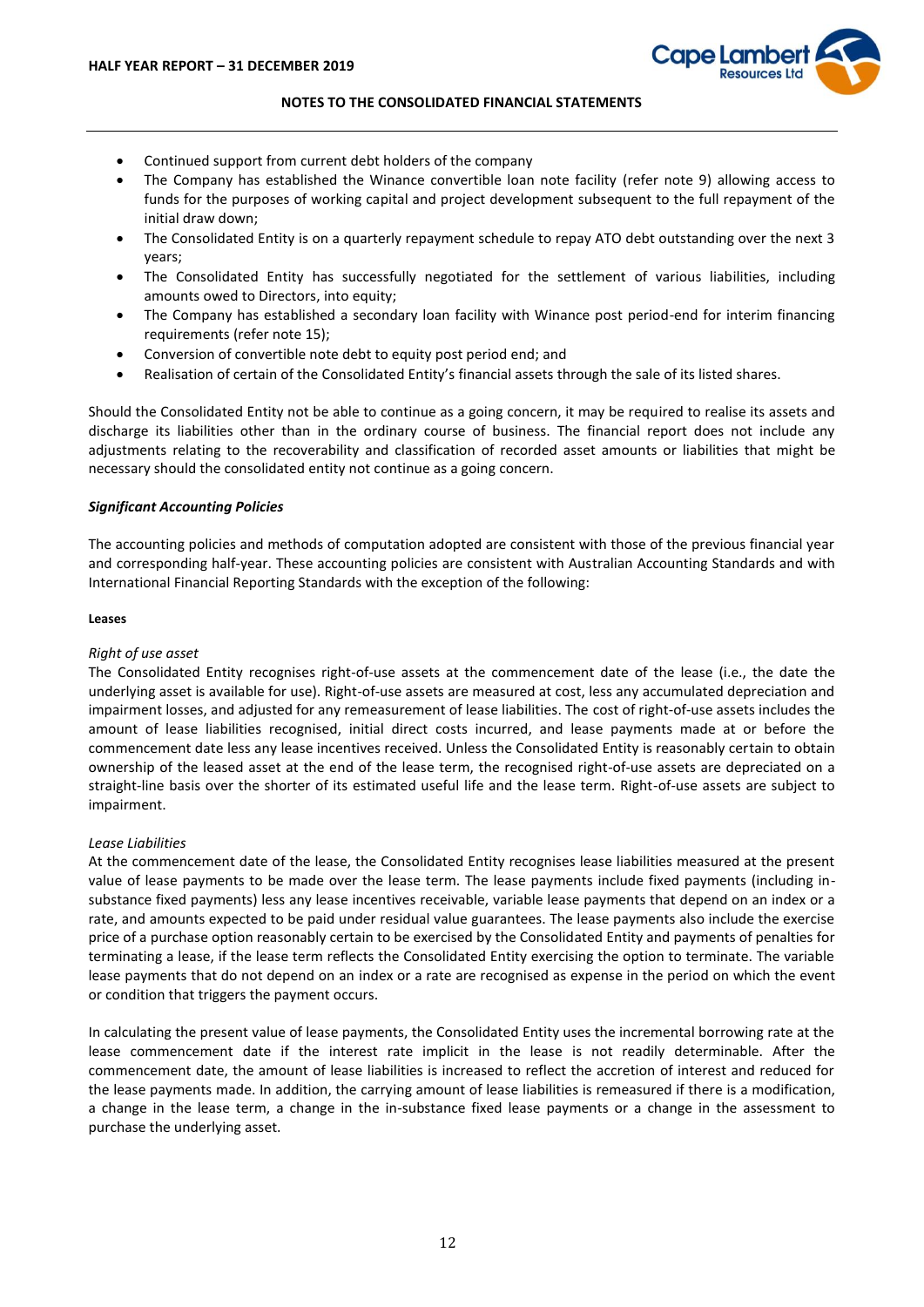

#### *Short-term leases and leases of low value assets*

The Consolidated Entity applies the short-term lease recognition exemption for those leases that have a lease term of 12 months or less from the commencement date and do not contain a purchase option. It also applies the lease of low-value assets recognition exemption to leases of plant and equipment that are considered of low value. Lease payments on short-term leases and leases of low-value assets are recognised as expense on a straight-line basis over the lease term.

#### *New and amended accounting standards and interpretations*

# *Standards and Interpretations applicable to 31 December 2019*

In the half-year ended 31 December 2019, the Directors have reviewed all of the new and revised Standards and Interpretations issued by the *AASB* that are relevant to the Company and effective for the half-year reporting periods beginning on or after 1 July 2019. As a result of this review, the Directors have applied all new and amended Standards and Interpretations that were effective as at 1 July 2019 including:

# *Interpretation 23 Uncertainty over Income Tax Treatments*

The Consolidated Entity has adopted interpretation 23 with the date of initial application being 1 July 2019.

The Interpretation clarifies the application of the recognition and measurement criteria in AASB 12 Income Taxes when there is uncertainty over income tax treatments. The Interpretation specifically addresses the following:

- Whether an entity considers uncertain tax treatments separately
- The assumptions an entity makes about the examination of tax treatments by taxation authorities
- How an entity determines taxable profit (tax loss), tax bases, unused tax losses, unused tax credits and tax rates
- How an entity considers changes in facts and circumstances

At 1 July 2019 it was determined that the adoption of Interpretation 23 had no impact on the Consolidated Entity.

# *AASB 2018-1 Australian Amendments to Australian Accounting Standards – Annual Improvements 2015-2017 Cycle*

The Consolidated Entity has adopted AASB 2018-1 with the date of initial application being 1 January 2019.

The amendments clarify certain requirements in:

- AASB 3 Business Combinations and AASB 11 Joint Arrangements previously held interest in a joint operation
- AASB 112 Income Taxes income tax consequences of payments on financial instruments classified as equity
- AASB 123 Borrowing Costs borrowing costs eligible for capitalisation.

At 1 July 2019 it was determined that the adoption of AASB 2018-1 had no impact on the Consolidated Entity.

#### *AASB 16 - Leases*

The Consolidated Entity has adopted AASB 16 with the date of initial application being 1 July 2019.

AASB 16 eliminates the operating and finance lease classifications for lessees currently accounted for under AASB 117 Leases. It instead requires an entity to bring most leases into its statement of financial position in a similar way to how existing finance leases are treated under AASB117. An entity will be required to recognise a lease liability and a right of use asset in its statement of financial position for most leases. There are some optional exemptions for leases with a period of 12 months or less and for low value leases. Lessor accounting remains largely unchanged from AASB 117.

At the date initial application of AASB 16 the Consolidated Entity had a lease contract for office accommodation. Before the adoption of AASB 16, the Consolidated Entity classified a lease (as lessee) at the contract inception date as either a finance lease or an operating lease. For operating leases, the leased property was not capitalised, and the lease payments were recognised as rent expense in profit or loss on a straight-line basis over the lease term. Upon adoption of AASB 16, the Consolidated Entity has applied the single recognition and measurement approach for all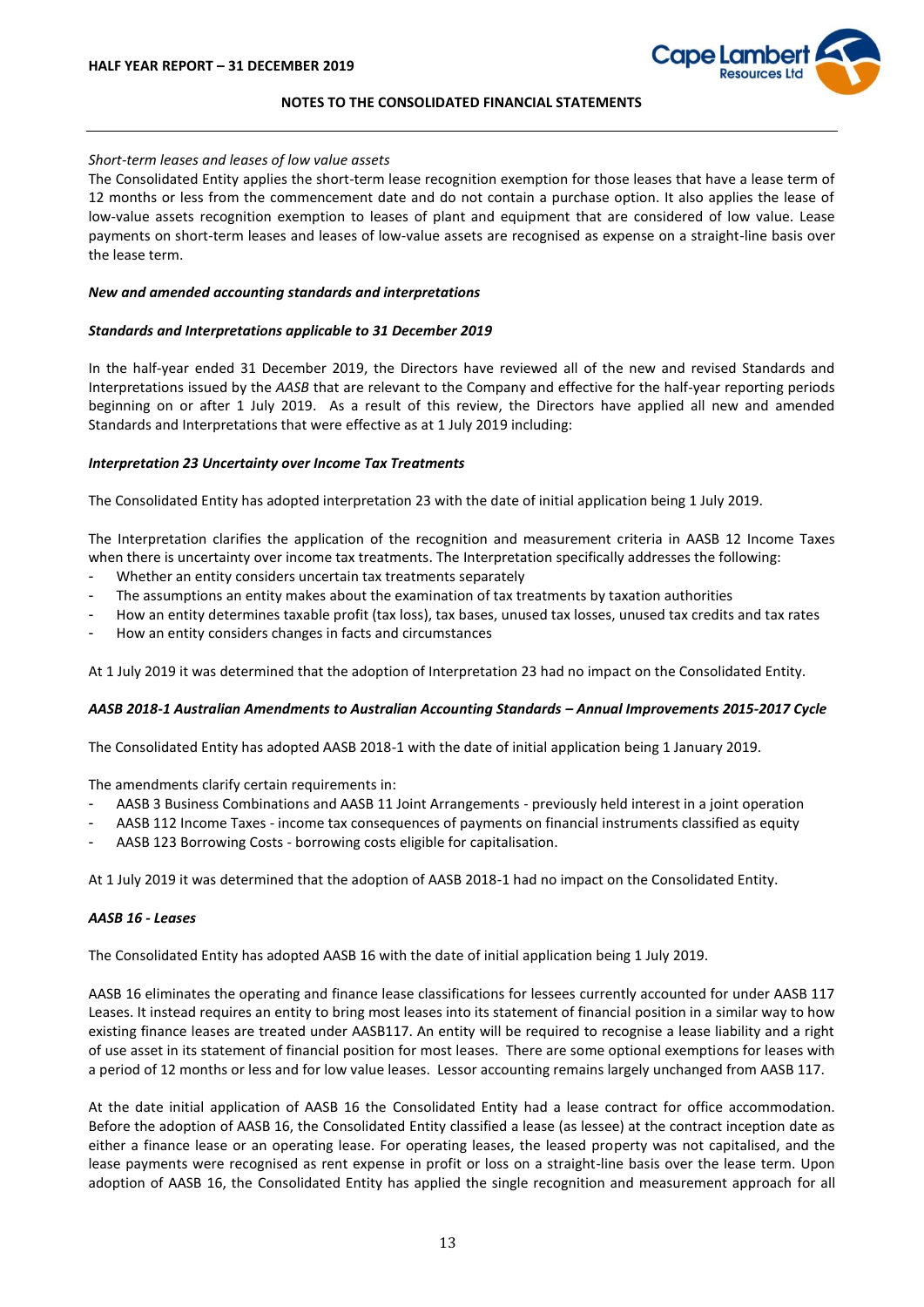

leases, except for short-term leases and leases of low-value assets. Under AASB 16, where the election is made, lease payments on short-term leases and leases of low-value assets are recognised as expense on a straight-line basis over the lease term.

For the lease contract previously accounted for as an operating lease the Consolidated Entity elected to use the practical expedient on transition to apply the short-term lease exemption to the lease contract that ended within 12 months of the date on initial application of the Standard. Accordingly, the adoption of AASB 16 had no impact on the Consolidated Entity at date of initial application. The accounting policy for leases applied from 1 January 2019 is disclosed above in note 1.

#### *Standards and Interpretations in issue not yet adopted applicable to 31 December 2019*

The Directors have reviewed the new and revised Standards and Interpretations in issue not yet adopted that are relevant to the Company and effective for the half-year reporting periods beginning on or after 1 January 2020. As a result of this review, the Directors have determined that there is no material impact of the new and revised Standards and Interpretations in issue not yet adopted on the Company and therefore no material change is necessary to the Consolidated Entity accounting policies. The Consolidated Entity has not elected to early adopt any new accounting standards and interpretations.

#### *Significant estimates and judgments*

The Consolidated Entity makes estimates and assumptions concerning the future. The resulting accounting estimates will, by definition, seldom equal the related actual results. Refer to the most recent annual financial report for the year ended 30 June 2019 for a discussion of the significant estimates and judgments.

#### **2. SEGMENT INFORMATION**

AASB 8 Operating Segments requires operating segments to be identified on the basis of internal reports that are regularly reviewed by the Chief Operating Decision Maker (CODM) to make decisions about resources to be allocated to the segment and assess its performance, and for which discrete financial information is available. In the case of the Consolidated Entity the CODM are the executive management team and all information reported to the CODM is based on the consolidated results of the Consolidated Entity as one operating segment, as the Consolidated Entity's activities relate to mineral exploration.

Accordingly, the Consolidated Entity has only one reportable segment and the results are the same as the Consolidated Entity's results.

#### **Information by geographical region**

The analysis of the location of non-current assets other than financial instruments and deferred tax assets is as follows:

|             | 31 December | 30 June 2019 |
|-------------|-------------|--------------|
|             | 2019        |              |
|             |             |              |
| Australia   | 5,511,999   | 6,053,566    |
| West Africa | 71.784      | 71,898       |
|             | 5,583,783   | 6,125,464    |

#### **Revenue by geographical region**

|             | 31 December<br>2019      | 30 June 2019 |
|-------------|--------------------------|--------------|
|             |                          |              |
| Australia   | 221,594                  | 278,746      |
| West Africa | $\overline{\phantom{a}}$ | -            |
|             | 221,594                  | 278,746      |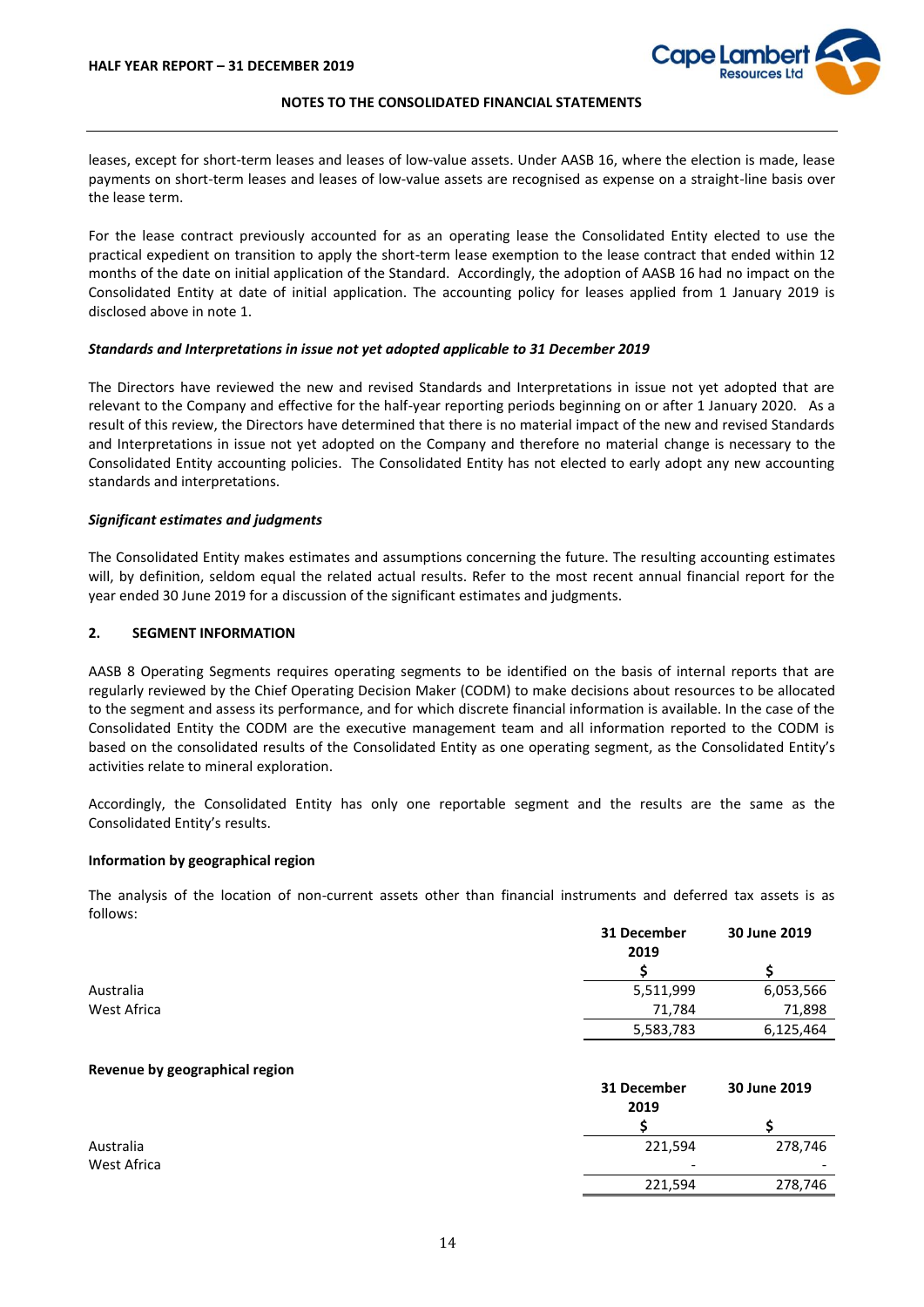

| 3.       | PROFIT/(LOSS) FROM OPERATIONS         | 31 December<br>2019<br>\$ | 31 December<br>2018<br>\$ |
|----------|---------------------------------------|---------------------------|---------------------------|
|          | (a) Revenue                           |                           |                           |
| Interest |                                       | 303                       | 1,109                     |
|          | Rental revenue                        | 221,291                   | 148,296                   |
|          |                                       | 221,594                   | 149,405                   |
|          | (b) Other income                      |                           |                           |
|          | Foreign currency gain / (loss)        | (5,934)                   | 11,588                    |
| Other    |                                       | 10,577                    | 69,741                    |
|          |                                       | 4,643                     | 81,329                    |
| 4.       | <b>TRADE AND OTHER RECEIVABLES</b>    | 31 December               | 30 June                   |
|          |                                       | 2019                      | 2019                      |
|          |                                       | \$                        | \$                        |
|          | Trade and other receivables - current |                           |                           |
|          | Trade debtors                         | 3,827,601                 | 3,756,348                 |
|          | Deferred consideration receivable (a) | 2,500,000                 | 2,500,000                 |
|          | GST recoverable and other debtors     | 49,650                    | 53,527                    |
|          | Prepayments                           | 40,025                    | 11,706                    |
|          | Loans receivable (b)                  |                           |                           |
|          | Expected credit loss allowance        | (6,096,969)               | (6,096,969)               |
|          |                                       | 320,307                   | 224,612                   |

(a) Deferred consideration receivable payable on the achievement of a production milestone. This receivable has been previously provided for in full.

(b) Current loans receivable at balance date are made up as follows:

|               | Carrying value of loans |              |
|---------------|-------------------------|--------------|
|               | 31 December             | 30 June      |
| Interest rate | 2019                    | 2019         |
|               | S                       | \$           |
|               |                         |              |
| 15.0%         | 159,250                 | 159,250      |
| Libor $+6%$   | 10,447,200              | 10,447,200   |
|               | 10,606,450              | 10,606,450   |
|               | (10,606,450)            | (10,606,450) |
|               |                         |              |
|               | 31 December<br>2019     | 30 June 2019 |
|               | S                       | \$           |
|               |                         |              |
|               |                         |              |
|               | 989,063                 | 979,620      |
|               | 989,063                 | 979,620      |
|               |                         |              |
|               | 17,435                  | 17,435       |
|               | 1,006,498               | 997,055      |
|               |                         |              |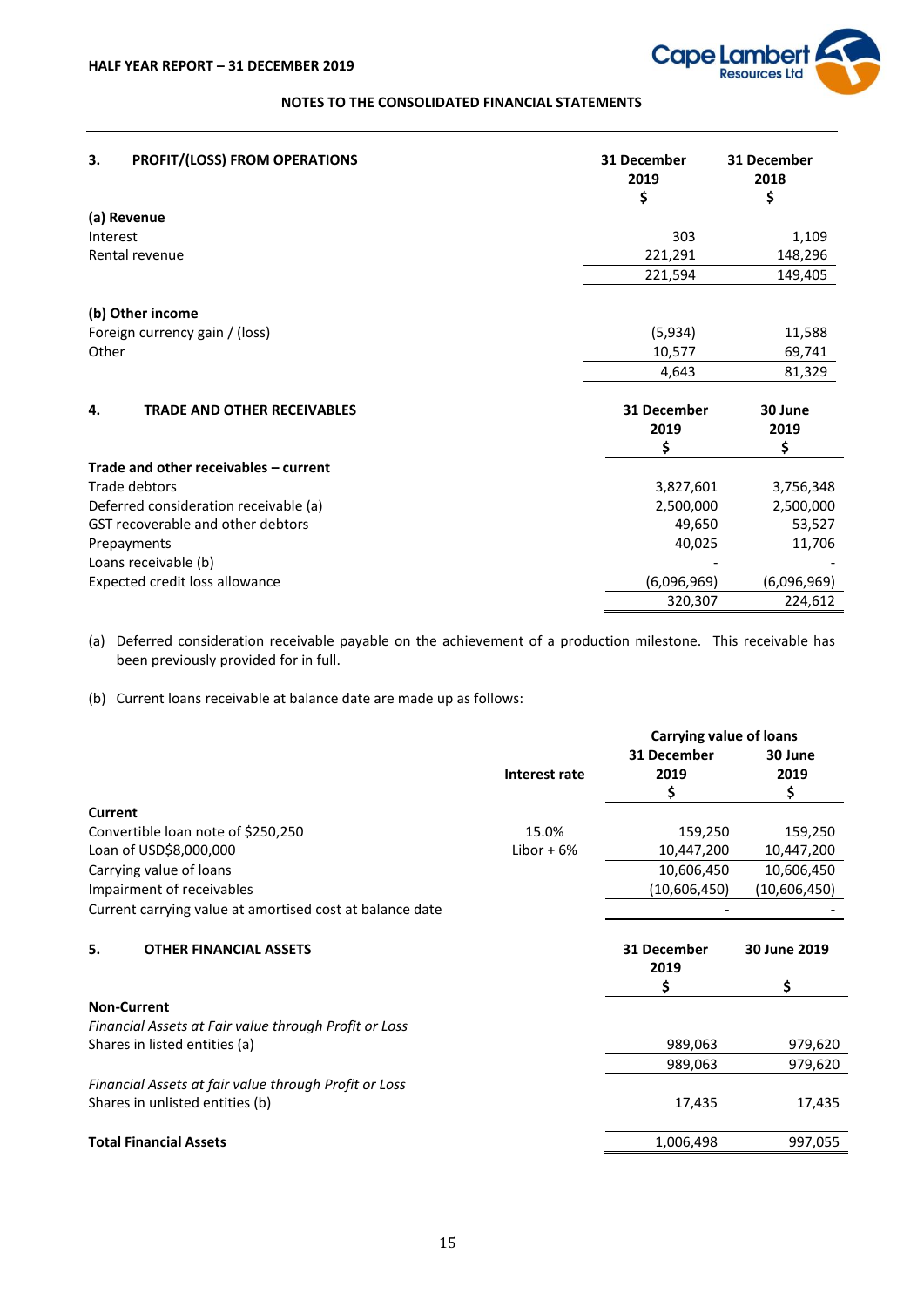

#### **(a) Movements in the carrying amount of the non-current shares in listed entities**

|                                                                                                 | 31 December<br>2019      | 30 June 2019 |
|-------------------------------------------------------------------------------------------------|--------------------------|--------------|
|                                                                                                 |                          |              |
| Brought forward                                                                                 | 979,620                  | 2,497,722    |
| Purchase of equity investments                                                                  |                          | 3,854        |
| Reclassification of financial asset at fair value through profit or loss to/(from)<br>associate | $\overline{\phantom{a}}$ | 199,052      |
| Gain/(Loss) on fair value of financial assets through profit and loss                           | 9.443                    | (721,956)    |
| Disposal of equity investments                                                                  |                          | (999,052)    |
|                                                                                                 | 989,063                  | 979,620      |

#### **(b) Movements in the carrying amount of the shares in unlisted entities**

|                                                            | 31 December<br>2019 | 30 June 2019  |
|------------------------------------------------------------|---------------------|---------------|
|                                                            |                     | \$            |
| Carrying value at beginning of year (cost less impairment) | 17,435              | 70,000        |
| Impairment of investment                                   |                     | (52,565)      |
|                                                            | 17,435              | 17,435        |
| 6.<br><b>EXPLORATION AND EVALUATION EXPENDITURE</b>        | 31 December<br>2019 | 30 June 2019  |
|                                                            |                     |               |
| Exploration and evaluation phases                          |                     |               |
| Movement in carrying amounts                               |                     |               |
| Brought forward                                            |                     | 1,107,642     |
| Exploration and evaluation expenditure capitalised         | 177,114             | 532,657       |
| Provision/(reversal) for expenses (a)                      |                     | (4, 154, 206) |
| Exploration expenditure de-recognised during the period    | (177, 114)          | 2,647,350     |
| Foreign currency gains / (losses)                          |                     | (133, 443)    |
| <b>Total exploration and evaluation phases</b>             |                     |               |

(a) During the year ended 30 June 2019, the Company received a letter from the Sierra Leone Ministry of Mines (**MoM**) informing Marampa Iron Ore (SL) Limited (**Marampa SL**) of the cancellation of the Marampa mining license ML05/2014 due to non-payment of fees. In September 2014, Marampa SL submitted to the MoM an application letter entitled "Force Majeure to all Cape Lambert Operations in Sierra Leone" which was acknowledged by the MoM. The Company understood that the agreement with the MoM was that force majeure events were acknowledged and authorised and as such no fees would accrue or be payable until a processing facility was operating and Marampa SL is producing iron ore from Marampa. The Company understands that the notice of cancellation of license letter has incorrectly been issued by the new Sierra Leone government who are not aware of the agreement. In order to protect its position, Marampa SL has engaged Sierra Leone based lawyers BMT Law Chambers who has commenced legal action in the High Court of Sierra Leone regarding the status of the licence. The Company is of the view that any license fee obligations arising from the mining license agreement under a force majeure are suspended from that point in time and therefore pending legal action, the Company reversed all accrued license fees for its Sierra Leone operation during the period.

The value of the exploration expenditure is dependent upon:

- the continuance of the rights to tenure of the areas of interest;
- the results of future exploration; and
- the recoupment of costs through successful development and exploitation of the areas of interest, or alternatively, by their sale.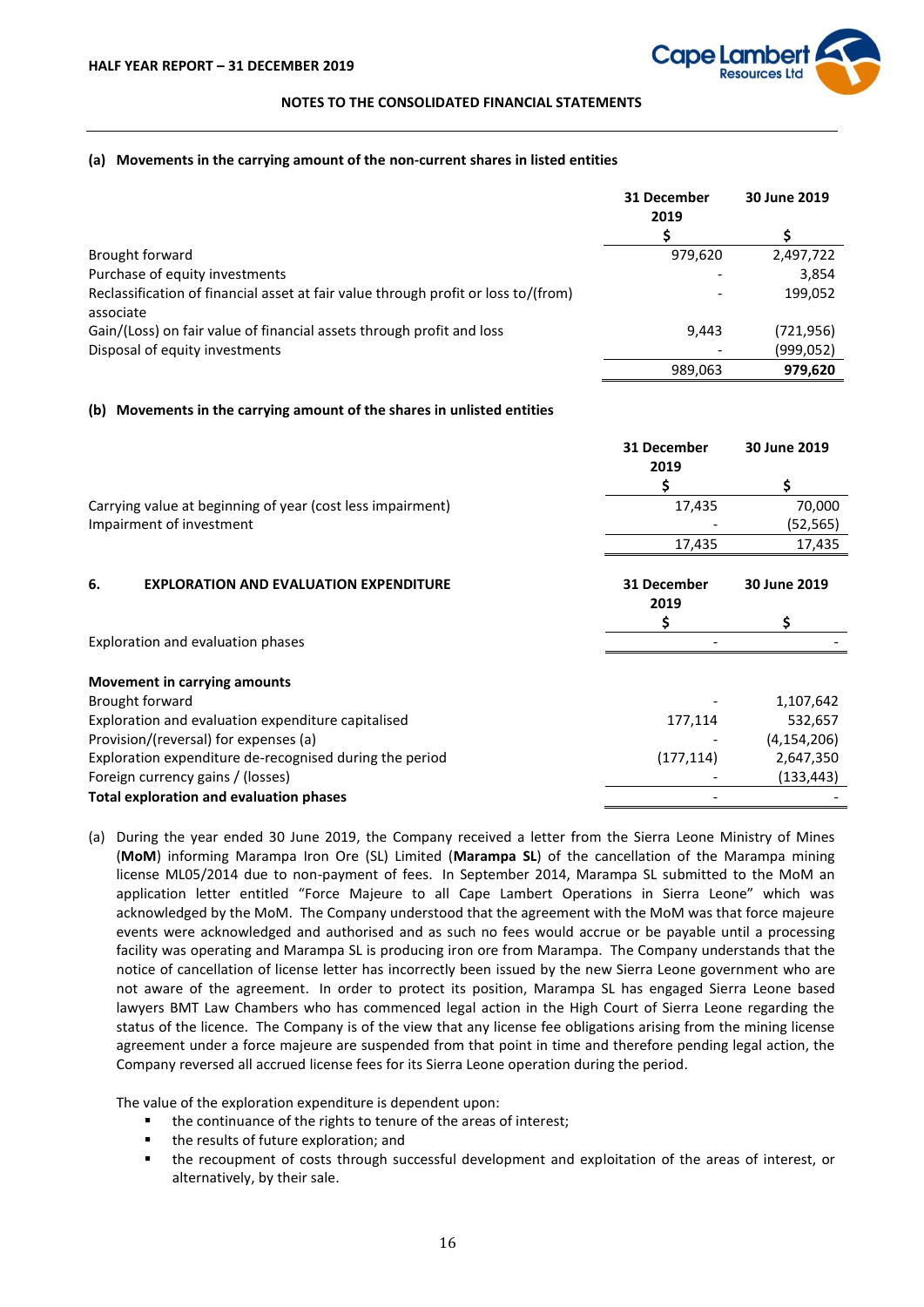

Certain of Cape Lambert's exploration properties may be subjected to claim(s) under native title, or contain sacred sites, or sites of significance to Indigenous people. As a result, exploration properties or areas within the tenements may be subject to exploration restrictions, mining restrictions and/or claims for compensation. At this time, it is not possible to quantify whether such claims exist, or the quantum of such claims.

| <b>INVESTMENTS IN ASSOCIATED ENTITIES</b>                       | 31 December | 30 June 2019 |
|-----------------------------------------------------------------|-------------|--------------|
|                                                                 | 2019        |              |
|                                                                 |             |              |
| Investments in associates accounted for using the equity method | 5.497.790   | 6.030.739    |

#### **(a) Investment details**

|                          | Percentage held at balance<br>date |              | 31 December<br>2019 | 30 June 2019 |  |
|--------------------------|------------------------------------|--------------|---------------------|--------------|--|
|                          | 31 Dec 2019                        | 30 June 2019 |                     |              |  |
| European Lithium Limited | 10.40                              | 10.96        | 3,601,757           | 3,551,311    |  |
| Fe Limited <sup>2</sup>  | 29.84                              | 31.91        | 1,896,033           | 2,479,428    |  |
|                          |                                    |              | 5,497,790           | 6,030,739    |  |

<sup>¹</sup> Although the Company holds less than a 20% interest in European Lithium Ltd (**Euro**), this investment is equity accounted given the significant influence the Company has on Euro through Mr Sage's role on the board and the interchange of management personnel.

<sup>²</sup> Prior to 2018, the Company controlled Fe Limited (**Fe**) through its direct shareholding and indirect shareholding through Cauldron, and as such, the Company consolidated Fe into its group for reporting purposes. Given that the Company lost its significant influence over Cauldron during the year, control has ceased to exist over Fe. The Company now accounts for its investment in Fe using the equity method.

#### **(b) Movements in the carrying amount of the investment in associates**

|                                                                      | 31 December | 30 June 2019 |
|----------------------------------------------------------------------|-------------|--------------|
|                                                                      | 2019        |              |
|                                                                      |             |              |
| Balance at beginning of period                                       | 6,030,739   | 7,115,698    |
| Sale of shares                                                       |             | (199,051)    |
| Share of profits/(losses) of associates recognised during the period | (83, 677)   | (919, 462)   |
| Share of reserves of associates recognised during the period         | 89.927      | 187,007      |
| Net gain on dilution of interest in associates                       | 312.649     | 565,270      |
| Impairment (loss) (a)                                                | (851, 848)  | (718,273)    |
|                                                                      | 5,497,790   | 6,030,739    |

(a) The carrying amounts of the investments in associates were assessed for impairment at 31 December 2019. The market value prices of some investments were below their carrying value. As a result, the recoverable amount were measured at fair value less cost to sell. Impairment losses of \$851,848 were recognised as at 31 December 2019.

#### **8. TAX LIABILITY**

|             | 31 December<br>2019 | 30 June 2019 |  |
|-------------|---------------------|--------------|--|
|             |                     |              |  |
| Current     | 1,300,861           | 1,041,679    |  |
| Non-current | 2,341,549           | 2,861,893    |  |
|             | 3,642,410           | 3,903,572    |  |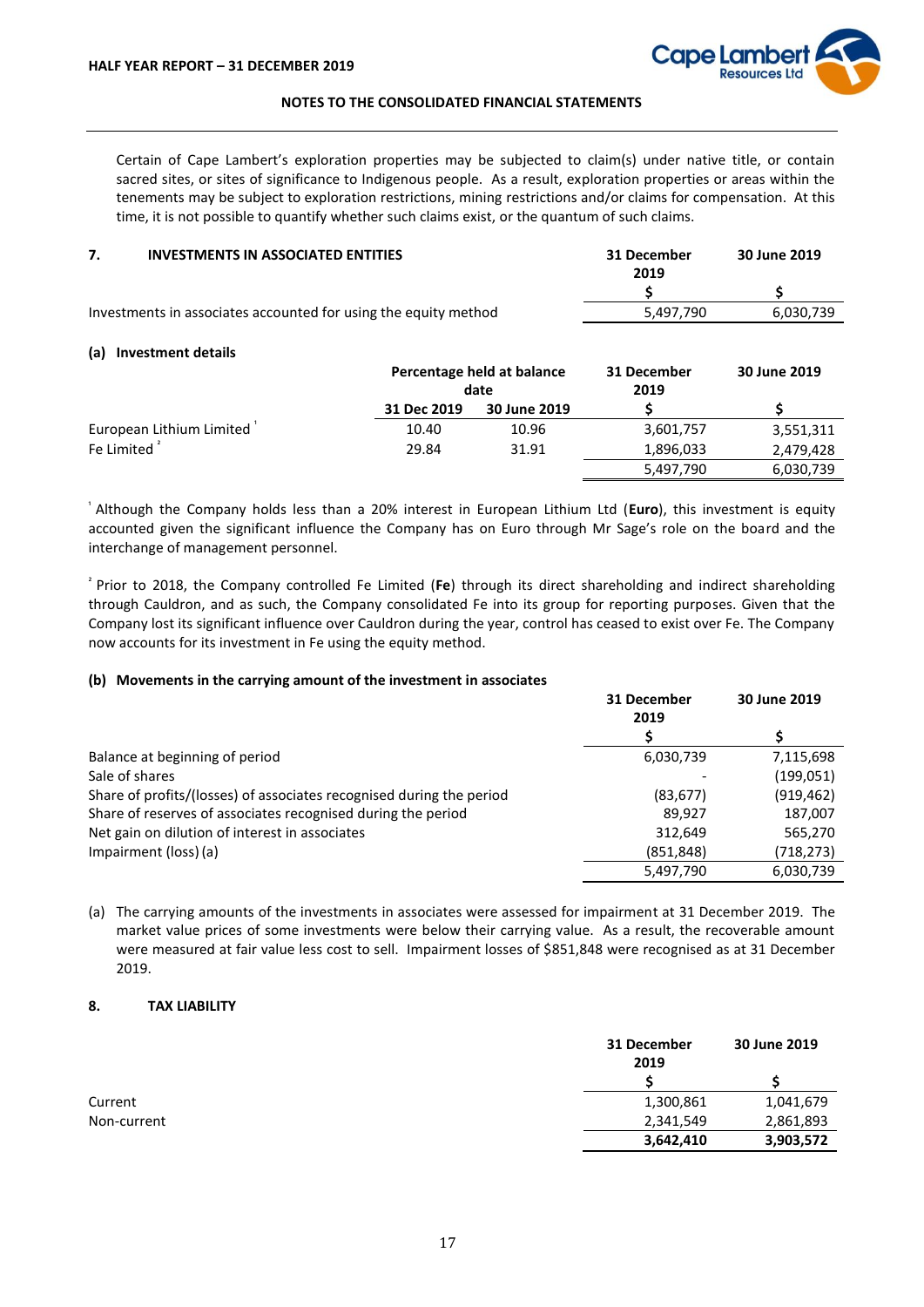

|                                | 31 December<br>2019      | 30 June 2019 |  |
|--------------------------------|--------------------------|--------------|--|
|                                |                          |              |  |
| Balance at beginning of period | 3,903,572                | 5,203,441    |  |
| Income tax expense             | $\overline{\phantom{0}}$ |              |  |
| Repayments of income tax       | (260, 172)               | (1,299,869)  |  |
| Balance at end of period       | 3,642,410                | 3,903,572    |  |

#### **9. CONVERTIBLE NOTE**

|                                                 | 31 December<br>2019 | 30 June 2019 |
|-------------------------------------------------|---------------------|--------------|
|                                                 |                     | \$           |
| Current                                         | 276,193             | 459,737      |
| Non-current                                     | 1,016,447           |              |
|                                                 | 1,292,640           | 459,737      |
|                                                 | 31 December<br>2019 | 30 June 2019 |
|                                                 |                     |              |
| Balance at beginning of period                  | 459,737             |              |
| Funds borrowed under convertible loan agreement | 1,200,000           | 750,000      |
| Finance charges                                 | 93,168              | (70, 709)    |
| Amounts repaid through cash                     |                     | 282,658      |
| Amounts repaid through issue of shares          | (460,265)           | 78,314       |
| Balance at end of period                        | 1,292,640           | 459,737      |

#### **(a) Magna**

On 17 December 2018, the Company entered into a Convertible Note Agreement with MEF I, L.P. (**Magna**) through the issue of 548,310 convertible notes.

The face value of each convertible note is US\$1.21 and are non-interest bearing. The notes are convertible to a variable number of ordinary shares at the option of the holder of the notes any time after issue. If not converted the notes mature and are repayable twelve (12) months after the issue date. The conversion price for each convertible note is the lower of \$0.045 or a 15% discount from the lowest VWAP over ten (10) days prior to the conversion date, provided that the conversion price shall not in any case be lower than \$0.005 (revised floor price).

During the year, Magna exercised its option to convert 157,086 notes borrowed under the convertible loan agreement into 42,546,264 fully paid ordinary shares of the Company.

At reporting date, the fair value of the convertible notes (following conversion of 157,086 notes during the year) was \$276,193 with the difference of \$66,720 recorded in the statement of comprehensive income.

As at 31 December 2019, Magna had 176,731 convertible notes remaining.

#### **(b) Winance**

On 31 July 2019, the Company entered into a Convertible Note Agreement with Winance Investment LLC (**Winance**) of which A\$1.2m (1,200 convertible notes) was drawn down on 8 August 2019. Winance received a commitment fee of 5% of the investment amount at the funding of each tranche.

The face value of each convertible note is AU\$1,000 and are non-interest bearing. The notes are convertible to a variable number of ordinary shares at the option of the holder of the notes any time after issue. If not converted the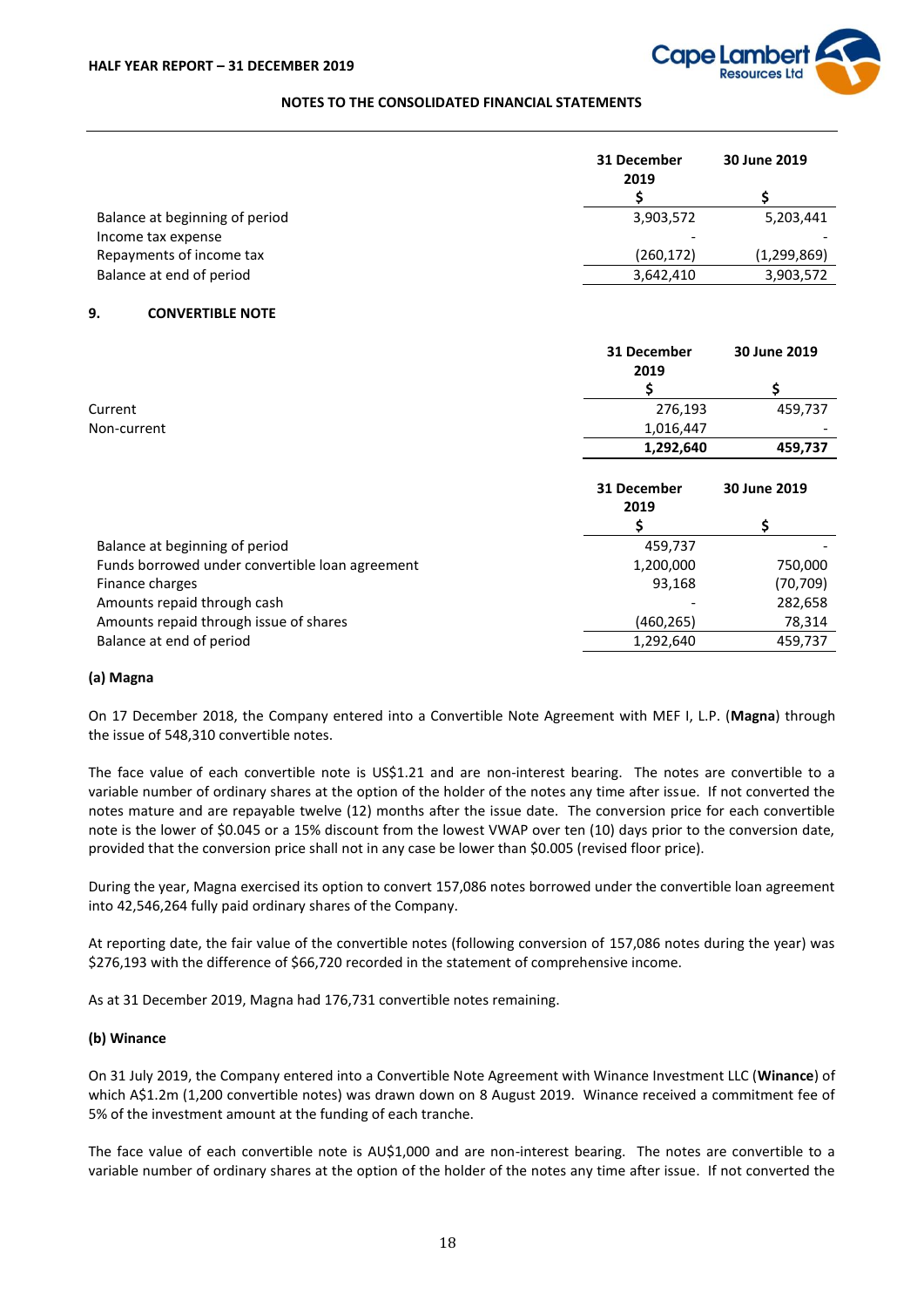

notes mature and are repayable twenty-four (24) months after the issue date. The conversion price for each convertible note is the higher of a price equal to 90% of the lowest daily VWAP over the 12 trading day period prior to the conversion date rounded down to the nearest 100<sup>th</sup>, provided that the conversion price shall not in any case be lower than \$0.005 (floor price).

During the year, Winance exercised its option to convert 210 notes borrowed under the convertible loan agreement into 42,000,000 fully paid ordinary shares of the Company.

At reporting date, the fair value of the convertible notes (following conversion of 210 notes during the year) was \$1,016,448 with the difference of \$26,448 recorded in the statement of comprehensive income.

As at 31 December 2019, Winance had 990 convertible notes remaining.

# **10. TRADE AND OTHER PAYABLES**

|                              | 31 December<br>2019 | 30 June 2019 |
|------------------------------|---------------------|--------------|
|                              |                     |              |
| Trade & Other Payables (a)   | 2,610,790           | 1,788,559    |
| Other creditors and accruals | 275,486             | 307,487      |
| Withholding tax              | 2,531,144           | 2,530,776    |
|                              | 5,417,420           | 4,626,822    |

# **11. LOAN PAYABLE**

|             | 31 December<br>2019 | 30 June 2019 |
|-------------|---------------------|--------------|
|             |                     |              |
| Current     | 1,427,348           | 733,001      |
| Non-current | -                   | 689,734      |
|             | 1,427,348           | 1,422,735    |

#### **(a) Movements in the carrying amount of loan payable**

|                                | 31 December<br>2019 | 30 June 2019 |
|--------------------------------|---------------------|--------------|
|                                |                     |              |
| Balance at beginning of period | 1,422,735           |              |
| Proceeds from borrowings       |                     | 1,395,184    |
| Foreign exchange               | 4.610               | 27,552       |
|                                | 1,427,348           | 1,422,735    |

On 19 November 2018, the Company entered into a loan of USD\$500,000 from First Investments Holding Ltd secured by the Company's shareholding in European Lithium Ltd to three times the value of the loan, interest rate of 5% per annum and to be repaid 18 months from the date of advancement.

On 12 March 2019, the Company entered into a second loan of USD\$500,000 from First Investments Holding Ltd secured by the Company's shareholding in European Lithium Ltd to three times the value of the loan, interest rate of 5% per annum and to be repaid 18 months from the date of advancement.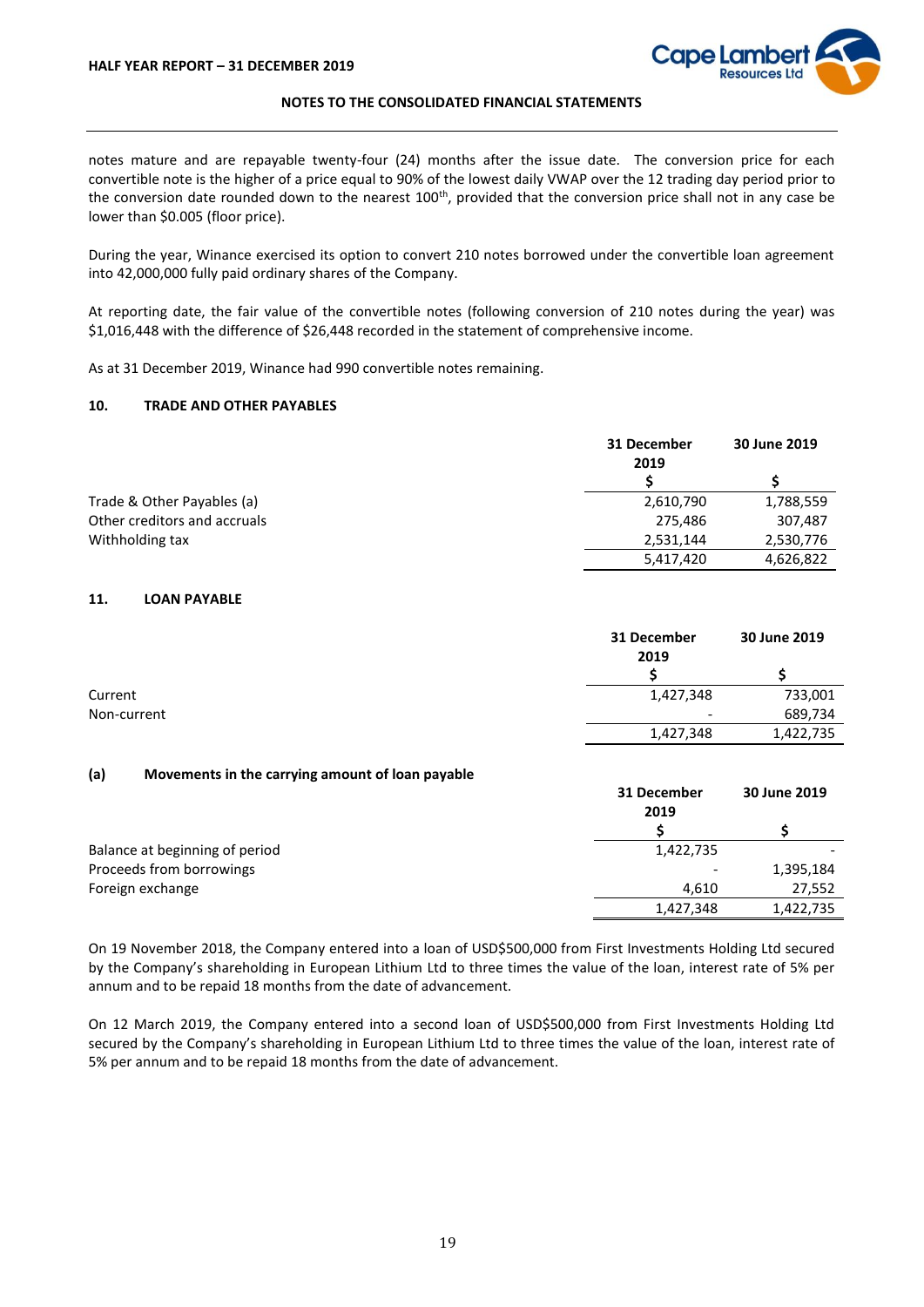

#### **12. ISSUED CAPITAL**

#### **(a) Ordinary shares**

|                                                                        | 31 December                       | 30 June 2019 |
|------------------------------------------------------------------------|-----------------------------------|--------------|
|                                                                        | 2019                              |              |
|                                                                        |                                   | \$           |
| 1,104,474,020 fully paid ordinary shares (30 June 2019: 1,019,927,757) | 203,755,400                       | 203,295,135  |
|                                                                        |                                   |              |
|                                                                        | <b>Ordinary fully paid shares</b> |              |
|                                                                        | <b>Number</b>                     |              |
| Shares on issue at 1 July 2019                                         | 1,019,927,757                     | 203,295,135  |
| Magna conversions (note 10)                                            | 42,546,264                        | 250,265      |
| Winance conversions (note 10)                                          | 42,000,000                        | 210,000      |
|                                                                        | 1,104,474,020                     | 203,755,400  |

At 31 December 2019, the unissued ordinary shares of the Company under option are as follows:

| Date of Expiry | <b>Status</b> | <b>Exercise Price</b> | Number of<br><b>Options</b> |
|----------------|---------------|-----------------------|-----------------------------|
|                |               |                       |                             |
| 12/03/2020     | Unlisted      | 7.0 cents             | 15,336,363                  |
| 19/03/2020     | Unlisted      | 7.0 cents             | 7,667,727                   |
| 31/03/2020     | Unlisted      | 4.0 cents             | 5,250,000                   |
| 30/06/2021     | Unlisted      | 3.0 cents             | 15,000,000                  |
| 13/12/2020     | Unlisted      | 5.0 cents             | 5,000,000                   |
|                |               |                       | 48,254,090                  |

#### **(b) Share based payments**

|                                           | 31 December<br>2019 |         |
|-------------------------------------------|---------------------|---------|
| <b>Share Based Payment Reserve</b>        |                     |         |
| <b>Share-Based Payment Expense</b>        |                     |         |
| Director Fees - options issued            |                     | 3,005   |
| Total Expense Recognised in Profit & Loss |                     | 3,005   |
| <b>Capital Raising Costs</b>              |                     |         |
| Corporate Advisor - options issued        |                     | 152.971 |
| Total Expense Recognised in Equity        |                     | 152.971 |
| <b>Total Share Based Payments Expense</b> |                     | 155,976 |

# **13. CONTINGENT ASSETS AND LIABILITIES**

#### **Contingent issue of shares on Winance Facility**

On 31 July 2019, the Company announced that it had executed a finance facility with Winance Investment LLC (**Winance** or **Investor**). The facility was for up to A\$15m by way of the issue of convertible securities in the Company. As at 31 December 2019, the Company has drawn down \$1.2 million from the \$15m facility and Further drawdowns of \$500,000 each are available upon full conversion of the notes from the previous drawdown, subject to a cooling off period. The Company is under no obligation to drawdown subsequent tranches of the facility. Under the facility, Winance will also receive a commitment fee of 5% of the investment amount at the funding of each tranche payable in shares. Refer to Note 10 for further details on the Winance facility.

Other than as stated above the Company had no other movements in contingent liabilities as at 31 December 2019 from those disclosed at 30 June 2019.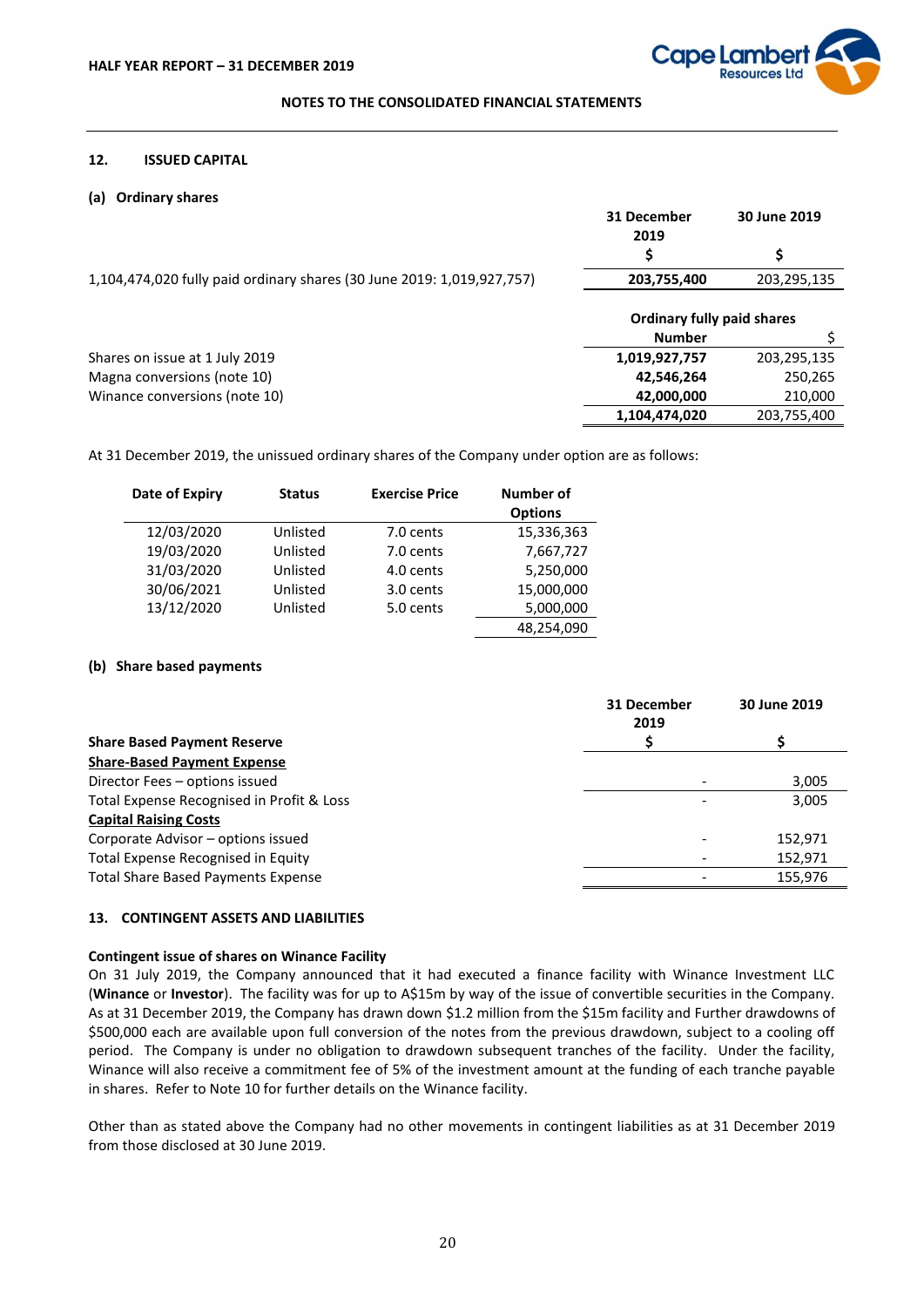

#### **14. RELATED PARTY TRANSACTIONS**

The Company previously entered into a contract with Okewood Pty Ltd (**Okewood**) to provide the services of Chairman to Cape Lambert. This contract expired on 28 August 2019. Since the expiry of this contract, the Cape Lambert Remuneration Committee (**Remuneration Committee**) was in discussion with Okewood regarding terms and conditions of a new contract. On 7 October 2019, the Remuneration Committee extended the existing contract with Okewood until 31 October 2019. Subsequent to the report date, the Remuneration Committee finalised the contract with Okewood (refer note 16).

There are no significant changes to the nature of related party relationships and transactions from those disclosed in the 30 June 2019 annual financial report.

# **15. EVENTS SUBSEQUENT TO REPORTING DATE**

On 6 January 2020, the Company issued 12,000,000 fully paid ordinary shares to Winance upon the conversion of 60 notes.

On 24 January 2020 the Company entered into a \$2.2m loan facility with Winance (**Winance Loan**). The Winance Loan is for a term of 6 months and accrues interest of 20% during that period and is secured against by 30m shares held by the Company in European Lithium Limited (ASX: EUR). The Company has paid introducer and facilitation fees of 9% of the loan amount.

On 11 February 2020, the Company announced that it had entered into a new consultancy agreement entered with Okewood Pty Ltd to provide the services of Chairman of Cape Lambert. An Addendum was entered into covering the period 31 October 2019 to 31 December 2019 based on a set fee of \$400,000 (plus GST) per annum. In addition, a three-year term (effective from 1 January 2020) consultancy contract was executed to provide the services of Chairman of the Company for a period of 3 years set fee of \$400,000 (plus GST) per annum.

On 11 February 2020, the Company held it's 2019 AGM. Each resolution was decided by a poll and, other than resolution 2 (Re-election of Director - Stefan Muller), was carried. Following the AGM, on 19 February 2020, the Company issued 49,385,089 shares as settlement of director fees as resolved at the AGM (resolutions 10-12) and issued 11,403,374 shares as settlement of other liabilities as resolved at the AGM (resolutions 13-14). The Company will proceed to issue 152,522,625 shares as resolved at the AGM (resolution 9) no later than 3 months following the AGM.

On 11 February 2020, the Company issued 20,000,000 shares at \$0.005 per share to raise funds of \$100,000. On the same day, the Company also issued 20,000,000 free attaching options with an exercise price of \$0.006 expiring on 30 June 2023. The Company also issued 1,200,000 options to the broker of the transaction.

On 11 February 2020, Mr Stefan Müller retired by rotation as a non-executive Director of the Company. Following Mr Müller's retirement, Mr Mark Hancock was appointed Non-Executive Director of the Company with effect from 11 February 2020.

On 25 February 2020, the Company issued 10,000,000 shares to Winance upon the conversion of 50 convertible notes.

On 25 February 2020, the Company issued 9,040,646 shares to Magna upon the conversion of 25,000 convertible notes.

On 5 March 2020, the Company issued 40,000,000 shares to Winance upon the conversion of 200 convertible notes.

There are no other matters or circumstances that have arisen since the end of the half year which significantly affected or may significantly affect the operations of the Company, the results of those operations, or the state of affairs of the Company in the future financial years.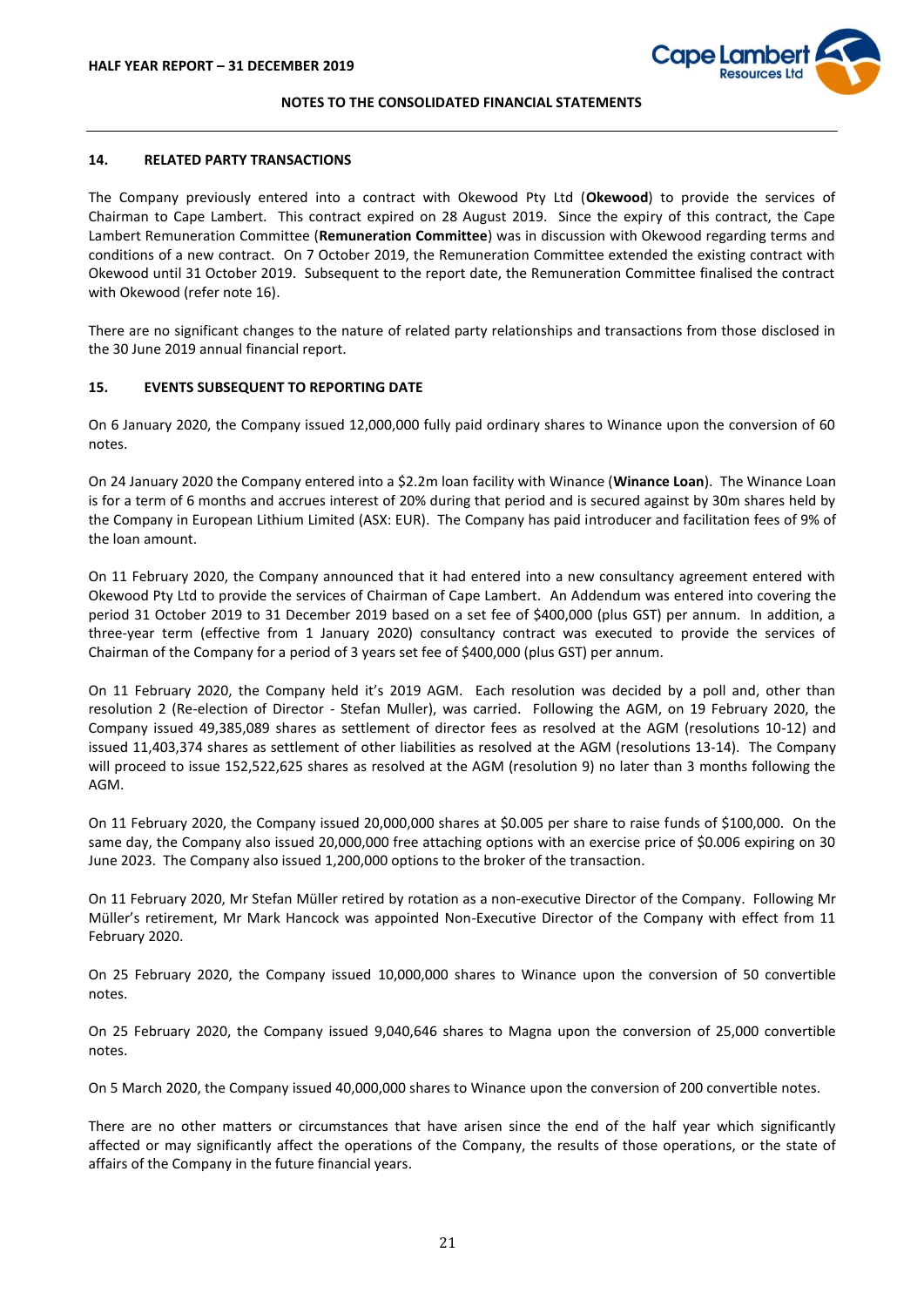

#### **16. FINANCIAL INSTRUMENTS**

### **Fair value measurement**

The fair value of financial assets and liabilities must be estimated for recognition and measurement or for disclosure purposes. The Directors consider that the carrying amount of financial assets and financial liabilities recorded in the financial statements approximates their fair values as the carrying value less impairment provision of trade receivables and payables are assumed to approximate their fair values due to their short-term nature.

#### *Financial Instruments Measured at Fair Value*

The financial instruments recognised at fair value in the statement of financial position have been analysed and classified using a fair value hierarchy reflecting the significance of the inputs used in making the measurements. The fair value hierarchy consists of the following levels:

- quoted prices in active markets for identical assets or liabilities (Level 1);
- inputs other than quoted prices included within Level 1 that are observable for the asset or liability, either directly (as prices) or indirectly (derived from prices) (Level 2); and
- inputs for the asset or liability that are not based on observable market data (unobservable inputs) (Level 3)

| <b>31 December 2019</b>        | Level 1<br>\$            | Level 2<br>\$ | Level 3<br>\$ | Total<br>\$  |
|--------------------------------|--------------------------|---------------|---------------|--------------|
| <b>Financial assets:</b>       |                          |               |               |              |
| Investments in listed shares   | 989,063                  |               |               | 989,063      |
| Investments in unlisted shares |                          |               | 17,435        | 17,435       |
| <b>Financial liabilities:</b>  |                          |               |               |              |
| Convertible notes liability    | $\overline{\phantom{a}}$ | 1,292,640     |               | 1,292,640    |
| 30 June 2019                   | Level 1                  | Level 2       | Level 3       | <b>Total</b> |
|                                | Ş                        | \$            | \$            | \$           |
| <b>Financial assets:</b>       |                          |               |               |              |
| Investments in listed shares   | 979,620                  |               |               | 979,620      |
|                                |                          |               |               |              |
| Investments in unlisted shares |                          |               | 17,435        | 17,435       |
| <b>Financial liabilities:</b>  |                          |               |               |              |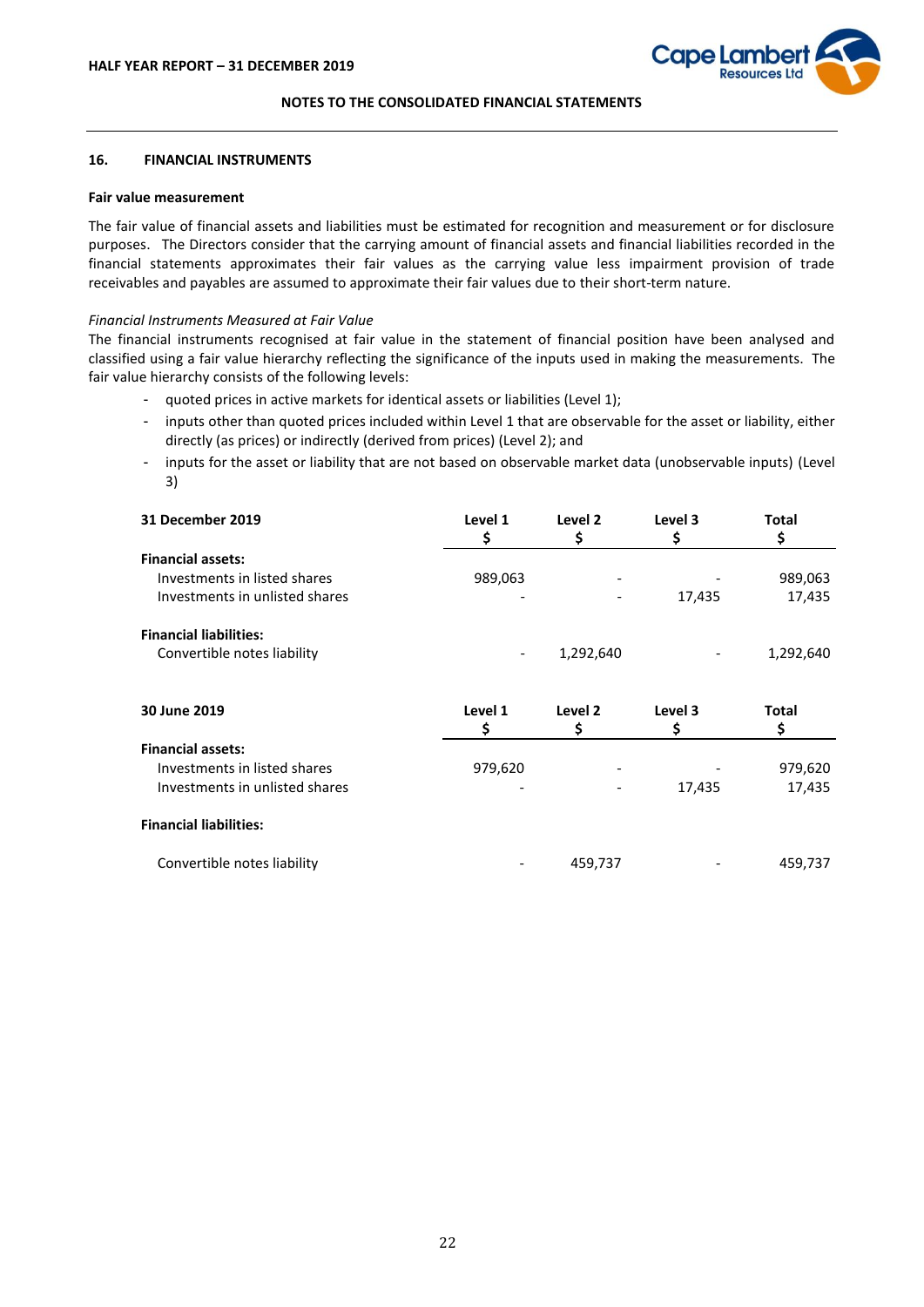

#### **DIRECTORS' DECLARATION**

In the opinion of the directors:

(a) The financial statements and notes of the Consolidated Entity for the half-year ended 31 December 2019 are in accordance with the *Corporations Act 2001,* including:

(i) giving a true and fair view of the Consolidated Entity's financial position as at 31 December 2019 and of its performance for the half-year ended on that date; and

(ii) complying with Australian Accounting Standard *AASB 134 Interim Financial Reporting*, International Financial Reporting Standard, IAS 34 Interim Financial Reporting and the Corporations Regulations 2001

(b) Subject to the matters set out in Note 1, there are reasonable grounds to believe that the Company will be able to pay its debts as and when they become due and payable.

This declaration is made in accordance with a resolution of the Board of Directors.

\_\_\_\_\_\_\_\_\_\_\_\_\_\_\_\_\_\_\_\_

Tony Sage Director

Dated this 13 day of March 2020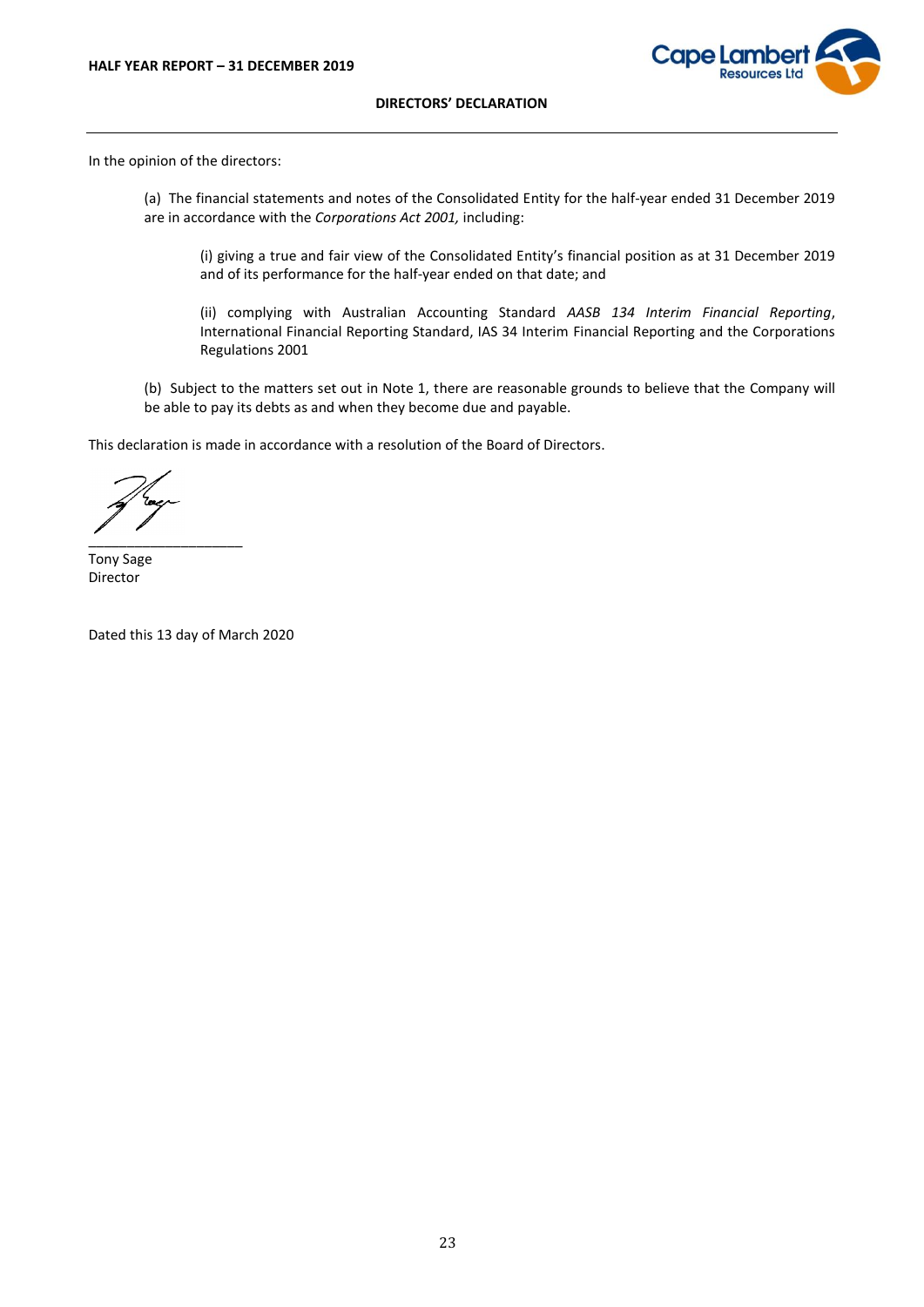

38 Station Street Subiaco, WA 6008 PO Box 700 West Perth WA 6872 Australia

# **INDEPENDENT AUDITOR'S REVIEW REPORT**

To the members of Cape Lambert Resources Limited

# **Report on the Half-Year Financial Report**

# **Conclusion**

We have reviewed the half-year financial report of Cape Lambert Resources Limited (the Company) and its subsidiaries (the Group), which comprises the consolidated statement of financial position as at 31 December 2019, the consolidated statement of profit or loss and other comprehensive income, the consolidated statement of changes in equity and the consolidated statement of cash flows for the halfyear then ended, notes comprising a statement of accounting policies and other explanatory information, and the directors' declaration.

Based on our review, which is not an audit, we have not become aware of any matter that makes us believe that the half-year financial report of the Group is not in accordance with the *Corporations Act 2001* including:

- (i) Giving a true and fair view of the Group's financial position as at 31 December 2019 and of its financial performance for the half-year ended on that date; and
- (ii) Complying with Accounting Standard AASB 134 *Interim Financial Reporting* and *Corporations Regulations 2001.*

**Emphasis of matter – Material uncertainty relating to going concern**

We draw attention to Note 1 in the financial report which describes the events and/or conditions which give rise to the existence of a material uncertainty that may cast significant doubt about the Group's ability to continue as a going concern and therefore the Group may be unable to realise its assets and discharge its liabilities in the normal course of business. Our conclusion is not modified in respect of this matter.

**Directors' responsibility for the Half-Year Financial Report**

The directors of the company are responsible for the preparation of the half-year financial report that gives a true and fair view in accordance with Australian Accounting Standards and the *Corporations Act 2001* and for such internal control as the directors determine is necessary to enable the preparation of the half-year financial report that is free from material misstatement, whether due to fraud or error.

# **Auditor's responsibility**

Our responsibility is to express a conclusion on the half-year financial report based on our review. We conducted our review in accordance with Auditing Standard on Review Engagements ASRE 2410 *Review of a Financial Report Performed by the Independent Auditor of the Entity*, in order to state whether, on the basis of the procedures described, we have become aware of any matter that makes us believe that the half-year financial report is not in accordance with the *Corporations Act 2001* including giving a true and fair view of the Group's financial position as at 31 December 2019 and its financial performance for the half-year ended on that date and complying with Accounting Standard AASB 134 *Interim Financial Reporting* and the *Corporations Regulations 2001*. As the auditor of the Group, ASRE 2410 requires that we comply with the ethical requirements relevant to the audit of the annual financial report.